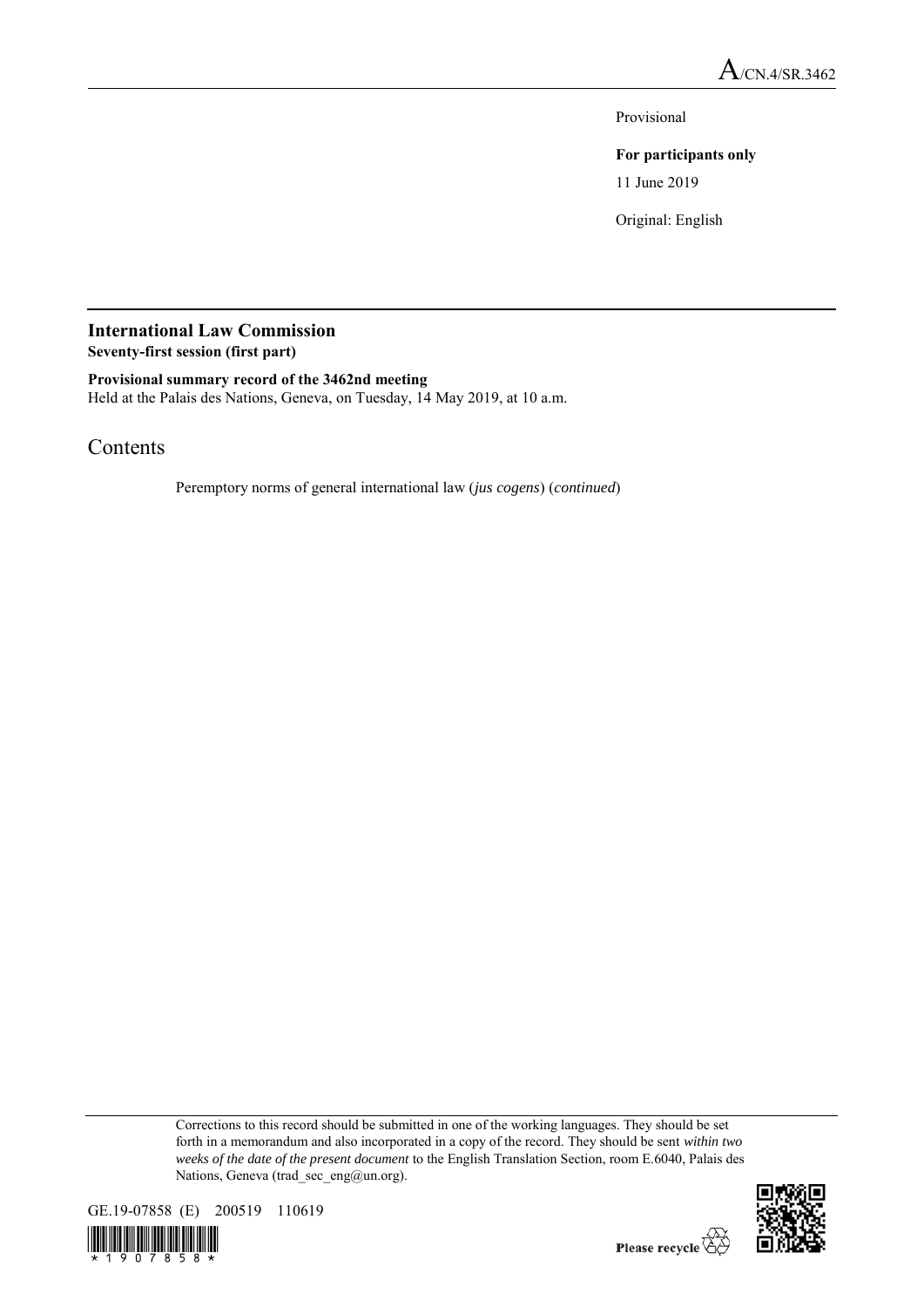## *Present*:

| Chair:        | Mr. Šturma                  |
|---------------|-----------------------------|
| Members:      | Mr. Argüello Gómez          |
|               | Mr. Aurescu                 |
|               | Mr. Cissé                   |
|               | Ms. Escobar Hernández       |
|               | Ms. Galvão Teles            |
|               | Mr. Gómez-Robledo           |
|               | Mr. Grossman Guiloff        |
|               | Mr. Hassouna                |
|               | Mr. Hmoud                   |
|               | Mr. Huang                   |
|               | Mr. Jalloh                  |
|               | Mr. Laraba                  |
|               | Ms. Lehto                   |
|               | Mr. Murase                  |
|               | Mr. Murphy                  |
|               | Mr. Nguyen                  |
|               | Mr. Nolte                   |
|               | Ms. Oral                    |
|               | Mr. Ouazzani Chahdi         |
|               | Mr. Park                    |
|               | Mr. Petrič                  |
|               | Mr. Rajput                  |
|               | Mr. Reinisch                |
|               | Mr. Ruda Santolaria         |
|               | Mr. Saboia                  |
|               | Mr. Tladi                   |
|               | Mr. Valencia-Ospina         |
|               | Mr. Wako                    |
|               | Sir Michael Wood            |
|               | Mr. Zagaynov                |
| Secretariat:  |                             |
| Mr. Llewellyn | Secretary to the Commission |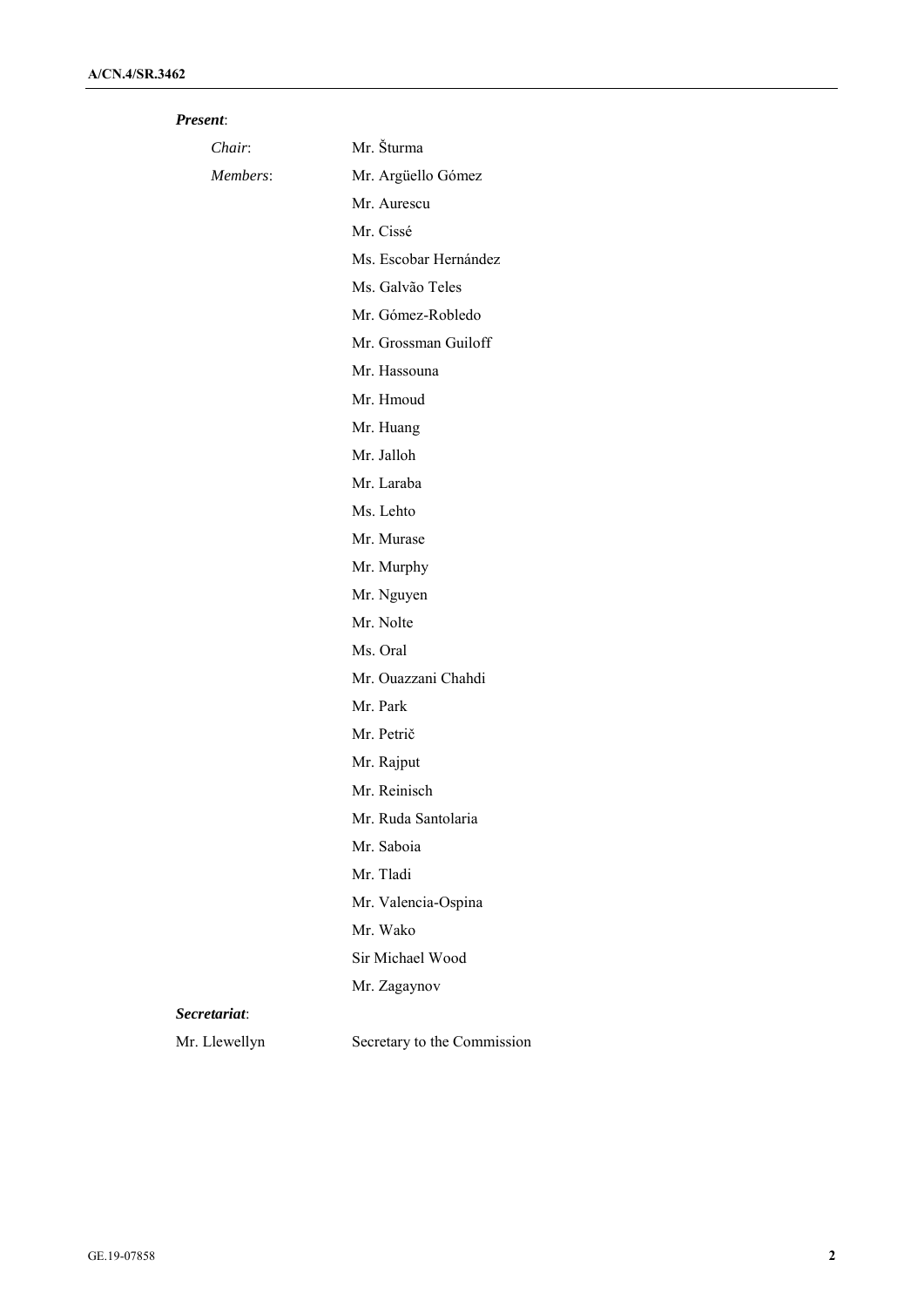*The meeting was called to order at 10.10 a.m.*

**Peremptory norms of general international law** (*jus cogens*) (agenda item 5) (*continued*) (A/CN.4/727)

**Mr. Aurescu**, welcoming the comprehensive description provided in the Special Rapporteur's fourth report on peremptory norms of general international law (*jus cogens*) (A/CN.4/727) of the doctrinal views on the question of regional *jus cogens*, said that some of the references included were not necessarily relevant. For instance, the Special Rapporteur noted that the views of Grigory Tunkin concerning the norms applicable in the socialist States during the cold war period were of theoretical value even though the norms themselves were no longer valid. However, the report went on to conclude that those norms were in fact related not to *jus cogens*, but to a regional set of rules of international law, and even noted that Professor Tunkin himself had not suggested that they were *jus cogens*. The reference could thus have been omitted.

He would have welcomed more information concerning the Special Rapporteur's views on existing State practice with regard to regional *jus cogens*, but such practice was referred to only in the paragraph outlining the views expressed by delegations in the Sixth Committee of the General Assembly in 2018. International courts, tribunals and commissions were mentioned only tangentially, and the differences and similarities between the inter-American, European and African human rights systems and the legal documents on which they were based could have been addressed more comprehensively; in particular, it would have been interesting to know whether those systems appeared to have the potential to create regional *jus cogens* norms in the future. He had strong reservations about the statement in paragraph 45 that the right to development and the right to the environment were "collective" rights, as he regarded them as rights that were individual, like any other human rights, but that could be exercised in community with others.

Although the report offered no direct analysis of State practice in respect of regional *jus cogens*, he agreed fully with the Special Rapporteur's conclusion that the notion did not find support in the practice of States. He also agreed that the Commission should not include a draft conclusion mentioning that current international law did not recognize the notion of regional *jus cogens*, although he would have welcomed the inclusion of a rationale for that decision in the report. In his opinion, the issue of regional *jus cogens* fell outside the scope of the topic as it was currently designed.

Noting that, in the suggested illustrative list of peremptory norms, the Special Rapporteur had opted to use the term "prohibition of aggression" rather than any of the possible alternatives, he said that the decision to use the term "aggression" instead of "use of force" should have been explained in more detail, given that most of the direct quotations mentioned in the report used the latter term. He also noted the absence of any reference to the prohibition of the threat to use force, which, together with the prohibition of the use of force, was considered by many scholars to be a fundamental principle of international law and thus a peremptory norm. He would be interested in hearing the Special Rapporteur's view on whether the threat to use force should be included in the list.

He noted the Special Rapporteur's statement that, although the International Court of Justice did not use the terms "*jus cogens*", "peremptory norms" or "*erga omnes* obligations" in describing the prohibition of genocide, the language that it used was nevertheless consistent with the description of *jus cogens*. The relationship between *erga omnes* obligations and *jus cogens* norms could usefully have been defined in paragraph 78, where the issue was mentioned for the first time. There were some references to that relationship later in the report, but he did not find the explanation given in paragraph 93 to be convincing: it asserted that the concepts of *erga omnes* obligations and *jus cogens* norms were different but related, whereas he was of the view that, while the two were to some extent related, in that they were addressed and opposable to the whole international community, some *erga omnes* norms, such as the provisions of a treaty establishing an international organization, did not qualify as *jus cogens* as such. It was therefore difficult to conclude that a norm that qualified as *erga omnes* was also a *jus cogens* norm, as the report seemed to suggest.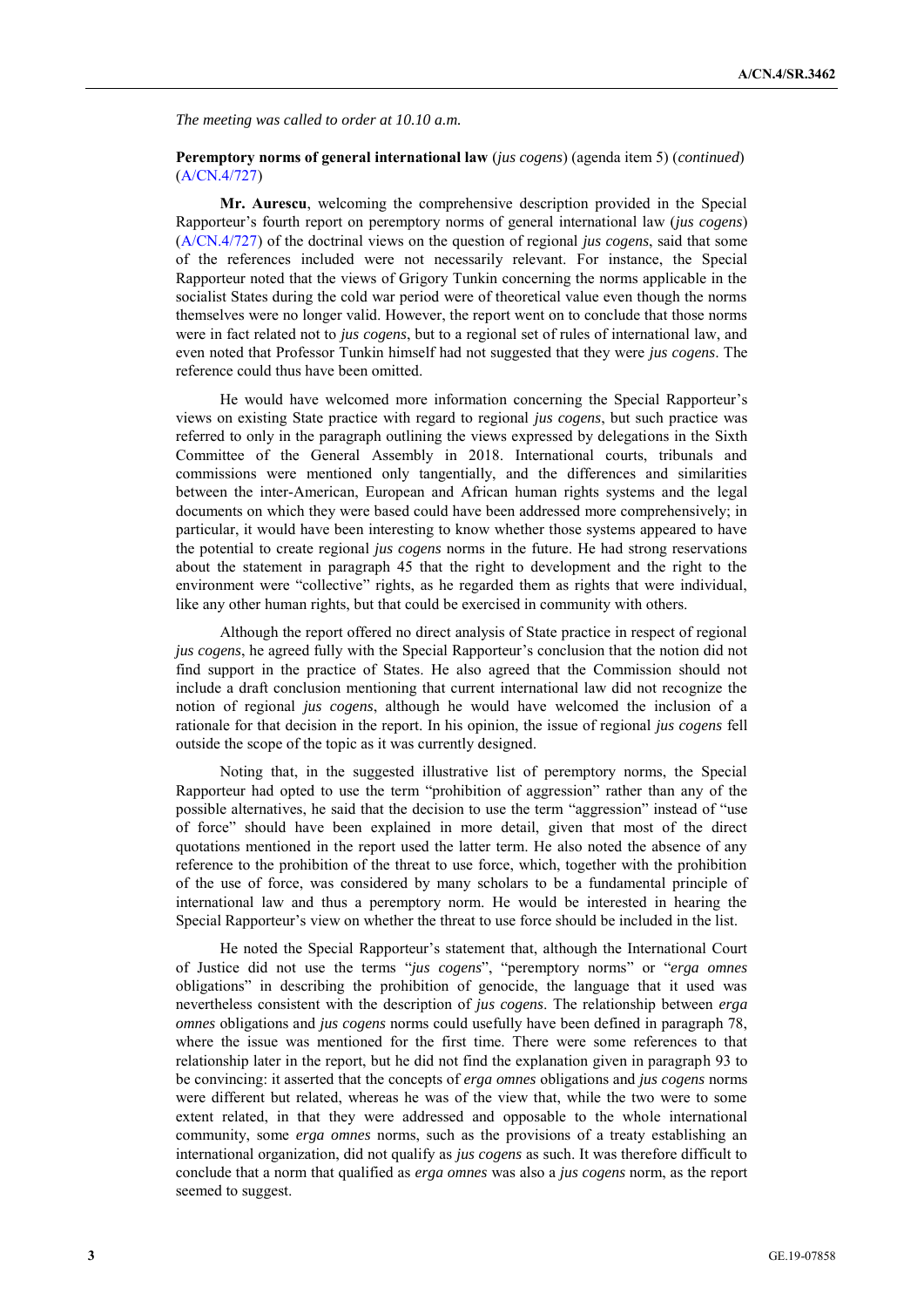He agreed that the prohibition of genocide, as well as that of apartheid and racial discrimination, should be included in the proposed list of *jus cogens* norms, if the Commission decided to adopt such a list. In that connection, more details on why the Special Rapporteur had decided to treat apartheid and racial discrimination as a single, albeit "composite", act and on the similarities and differences between the two concepts that were considered to justify the inclusion of both of them as *jus cogens* norms would have been useful.

He supported the idea of an illustrative list of *jus cogens* norms, noting that it should be left open-ended, as new norms might emerge in the future. However, the list should be described as "non-exhaustive" rather than "illustrative" and should not be restricted to the norms already recognized by the Commission as peremptory norms. Rather, it should go beyond those limits in order to give impetus to the generation of further evidence of acceptance and recognition by the international community of States as a whole of the peremptory character of additional norms, as stated in paragraph 122 of the report; otherwise, it would discourage further efforts. For that reason, he was in favour of including an expanded list of peremptory norms, provided that they were underpinned by evidence of acceptance and recognition as *jus cogens*. The right to life should be included in the list, as should the prohibition of terrorism. He wished to echo Mr. Murase's question as to why only some of the fundamental principles of international law were included, given that only two of the seven principles mentioned in the General Assembly's 1970 Declaration on Principles of International Law concerning Friendly Relations and Cooperation among States in accordance with the Charter of the United Nations had been included, whereas the other five were also generally considered as having the character of *jus cogens*.

He understood and agreed in principle with the arguments against including such a list in the draft conclusions unless each entry was thoroughly justified. However, the sharp criticism that had been directed at almost all the norms proposed for inclusion, even though the Commission had already mentioned or used those norms in the past, could lead to a situation where almost nothing was included on the list. That might seem to call into question the validity of the Commission's previous work.

In respect of draft conclusion 24, he noted that the prohibition of "aggression" was discussed in the report but that the term "aggressive force" was added in the draft conclusion. A number of other conceptual clarifications were also necessary regarding the terminology used: why the term "aggression" was preferred over "use of force"; the reason for the addition of "aggressive force" and an explanation of how it differed in law from "aggression"; and why the "threat to use force" had not been included. He suggested that draft conclusion 24 (*a*) should refer only to the prohibition of aggression, as it would then be consistent with the list of peremptory norms given in the commentary to the articles on responsibility of States for internationally wrongful acts.

The commentary to paragraph (*d*) of the draft conclusion should include detailed clarification of why the two concepts of apartheid and racial discrimination were mentioned together. The concept of apartheid was generally considered to be based on racial discrimination and was thus encompassed by the latter term. For instance, article 7 (2) (h) of the Rome Statute of the International Criminal Court could be interpreted as defining apartheid as institutionalized racial discrimination. Proposed paragraph (*e*) of the draft conclusion covered crimes against humanity, which, including apartheid, were addressed in article 7 of the Rome Statute. It therefore appeared that "apartheid" did not need to be included separately in the list, as it was already covered by the references to racial discrimination and crimes against humanity. He suggested that, to support the statement at the beginning of the draft conclusion that the list was "without prejudice to the existence of other peremptory norms", the word "and" at the end of paragraph (*g*) should either be deleted or be replaced with "or". It was also important that the Commission should take a decision on the inclusion of further *jus cogens* norms.

Commending the Special Rapporteur for his work, he said that he supported the referral of the draft conclusion to the Drafting Committee.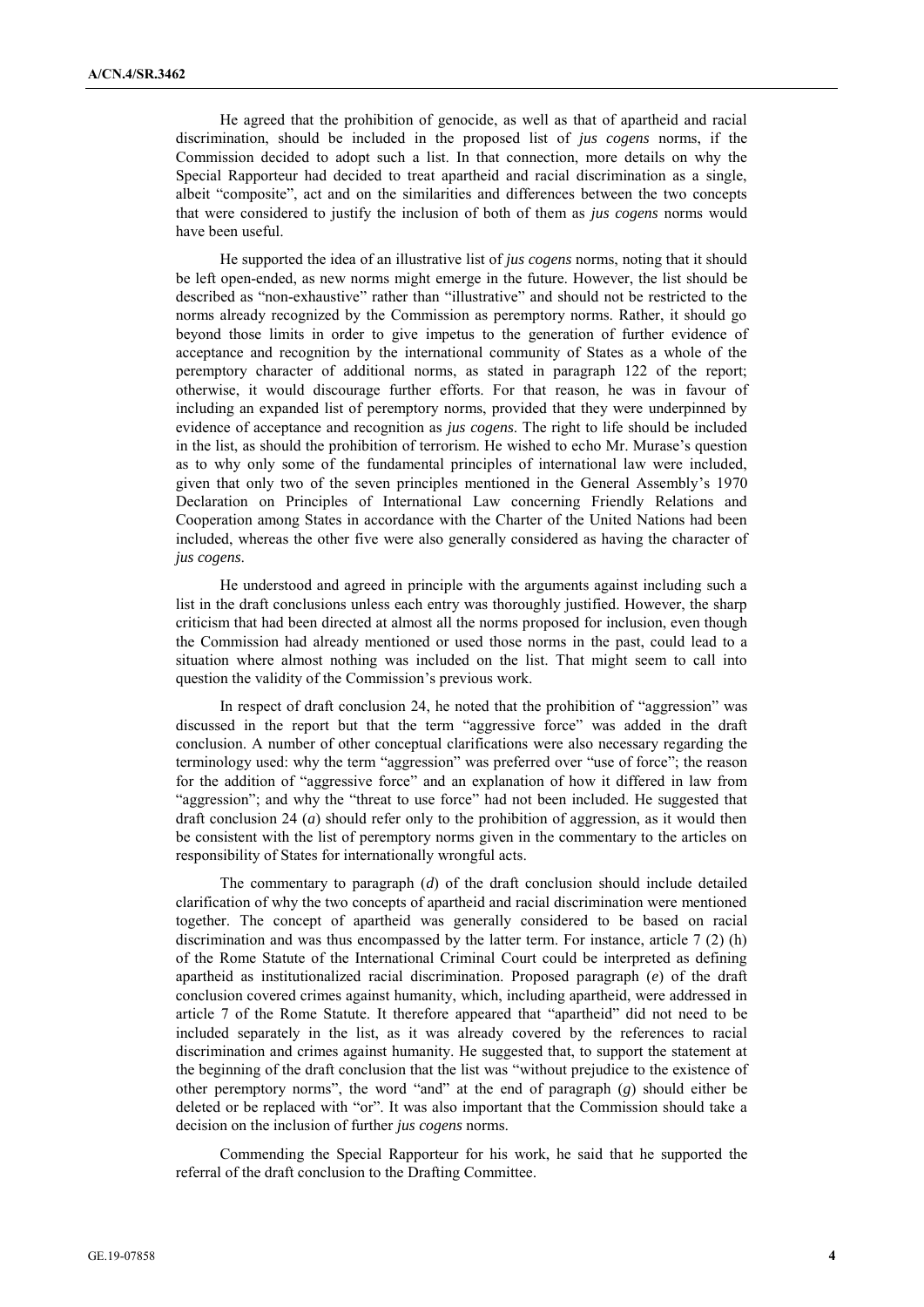**Mr. Saboia** said, in respect of the methodology used to address the issue of peremptory norms of international law (*jus cogens*), that he agreed on the importance of providing readers, particularly those in the Sixth Committee of the General Assembly, with a clear understanding of the substance and breadth of each draft conclusion by ensuring that the accompanying commentary was developed as soon as possible and provisionally adopted by the Commission. A second methodological issue was the choice of sources used in analysing practice in order to determine the peremptory nature of a norm. Even in the first report on the topic, the Special Rapporteur had noted the scarcity of State practice, meaning that secondary sources, such as the case law of international and national courts, would have to be used. Decisions of national courts were indicative of State practice; those of international courts, especially the International Court of Justice, were authoritative sources in the field, as were certain resolutions of the General Assembly or the Security Council, when they were clearly representative of the view of the international community of States as a whole.

On the issue of regional *jus cogens*, the analysis provided in the report recognized that there might be legal rules or a normative system within a region that stood at a higher hierarchical level than the normal rules of international law. Special regional norms such as the Convention for the Protection of Human Rights and Fundamental Freedoms (European Convention on Human Rights) or decisions such as that of the Inter-American Commission on Human Rights in *Roach and Pinkerton v. United States* might have become customary rules of regional international law or acquired constitutional status, which might be deemed to be essential to the group of States concerned. However, while such examples demonstrated the existence of a regional core of rules that helped to define the identity and commonly shared values of the group in question, such rules did not meet the criteria for determining which norms had the status of peremptory norms of general international law. As stated in the report, issues arose with regard to the formation of the norms, their nonderogability and even the definition of "region". The fact that a treaty that violated a norm of regional *jus cogens* presumably would be void as between the States of the region but not as between any such State and a State outside the region also showed that such norms did not meet the test of non-derogability.

The notion of regional *jus cogens* thus seemed difficult to accept. As indicated in previous reports of the Special Rapporteur, norms could not be considered peremptory unless they belonged to general international law and were accepted and recognized by the international community of States as a whole as being non-derogable.

As to the inclusion of an illustrative, non-exhaustive list of peremptory norms of general international law, he was of the view that the opportunity to take such a step forward should not be wasted. In 1966, the Commission, despite opposition and scepticism, had addressed the question of the existence of *jus cogens* norms and their effect on treaties. In its commentary to draft article 50, the draft article that would, in 1969, become article 53 of the Vienna Convention on the Law of Treaties, the Commission had emphasized the law of the Charter of the United Nations concerning the prohibition of the use of force as a conspicuous example of a rule in international law having the character of *jus cogens*. It had then mentioned other possible norms that could also be seen as having that status, but had cautiously refrained from going further, possibly because the world had been in the midst of the cold war and a provision on the prevention of aggression had perhaps been more likely to rally consensus. In his opinion, such possible reasons of political convenience showed that the consideration of secondary rules, particularly when they were of such crucial nature, could not be seen as clinically isolated from that of primary substantive rules.

The articles on responsibility of States for internationally wrongful acts, and the commentary to article 40 thereof, together with the results of the work of the Study Group on the fragmentation of international law, provided a contemporary and broader basis for the development of a possible list of the currently recognized rules of *jus cogens*, as offered in paragraph 60 of the report and in proposed draft conclusion 24.

Chapter IV (B) of the report provided a useful analysis and discussion of the ways in which each of the eight categories of rules set out in the proposed draft conclusion could be dealt with in the outcome of the Commission's work on the topic. The inclusion of the list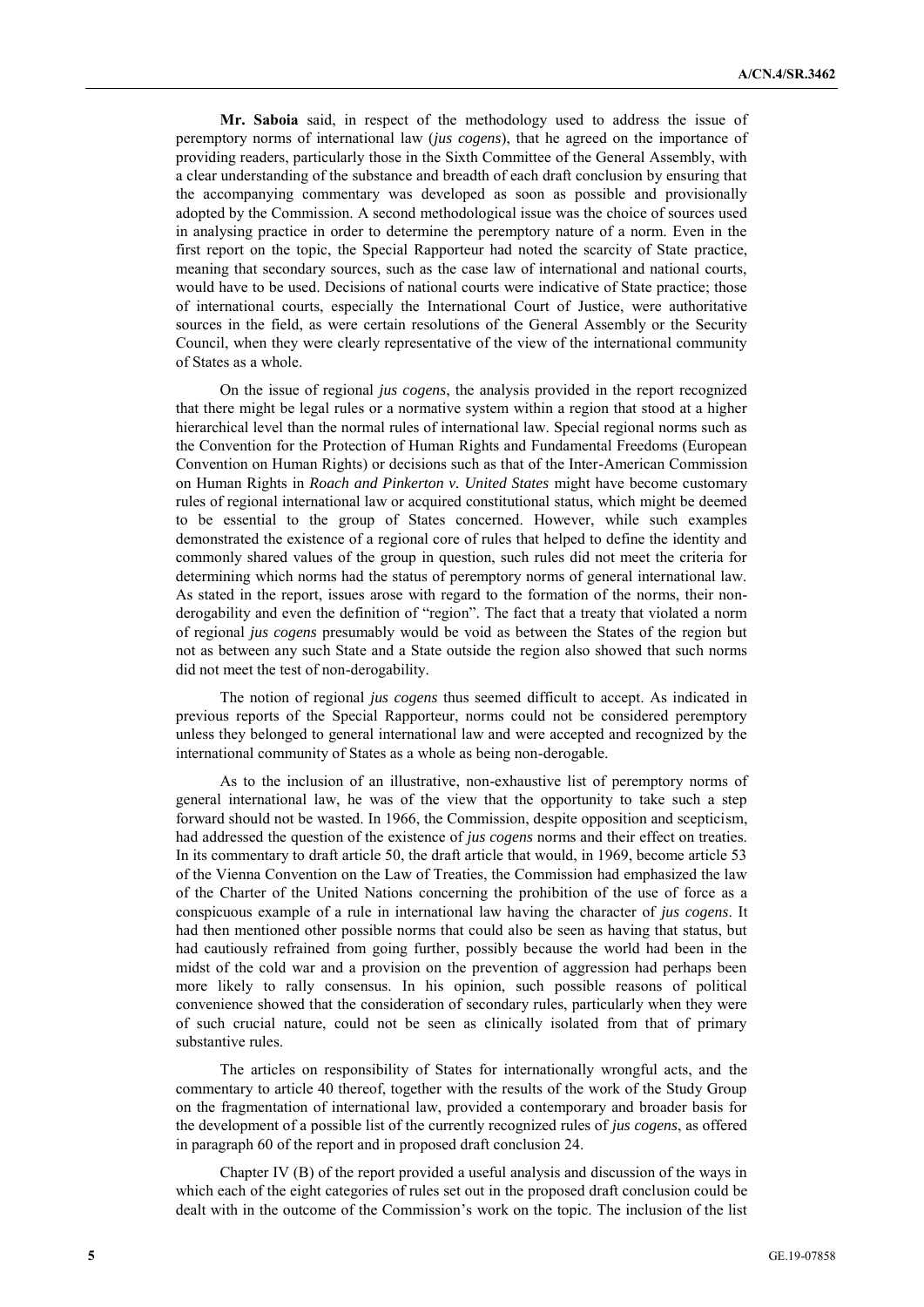was a cautious step forward that was based on matters that the Commission had dealt with previously, when the question of *jus cogens* had not been the main focus of its work. Now that that question was the main focus, the step should be taken. He therefore did not object to the inclusion of the list in the draft conclusion but, given that there was resistance to that idea, he could also accept the compromise proposed by Ms. Galvão Teles that the list should be included as an annex to the draft conclusion. If that was agreed to, the Commission would need to examine the content of each of the rules listed in chapter IV (B). The discussion in the report was useful but the plenary debate had shown the need for further clarification in several areas. However, he did not think it necessary to conduct an exhaustive examination of each rule, as would have been done if they had been specific topics on the agenda; that work could be carried out by the Drafting Committee on the basis of the report and the plenary discussions.

Noting that Mr. Aurescu had made some good points on the matter, he said that the Special Rapporteur's choice of the term "prohibition of aggression" rather than "non-use of force" or other similar terms needed to be clarified. In addition, clarification was required in respect of the prohibition of racial discrimination when such discrimination was not linked to situations of institutionalized segregation such as apartheid. The Special Rapporteur referred to the International Convention on the Suppression and Punishment of the Crime of Apartheid but did not examine the International Convention on the Elimination of All Forms of Racial Discrimination or subsequent instruments and decisions related to racial discrimination, including the decisions of the 2001 World Conference against Racism, Racial Discrimination, Xenophobia and Related Intolerance.

On the right to self-determination, although he believed that there was no doubt as to its peremptory nature, which had been clearly affirmed by the International Court of Justice and in numerous resolutions of the General Assembly and the Security Council, he agreed that account should be taken of both the internal and the external aspects of selfdetermination, as well as the issue of the legitimate use of force. In 1993, the participants in the World Conference on Human Rights had, after intense negotiations, reached a consensual solution on the issue by combining the language of common article 1 of the International Covenant on Civil and Political Rights and the International Covenant on Economic, Social and Cultural Rights, that of the 1970 Declaration on Principles of International Law and some of the wording of General Assembly resolution 47/83 on the right to self-determination. That exercise had resulted in the adoption without a vote, in a conference attended by representatives of over 190 States, of paragraph 2 of the Vienna Declaration, which might offer some language of interest that could be reflected in the commentaries.

Other proposed norms that needed to be discussed further were "the prohibition of slavery" and "the basic rules of international humanitarian law".

He thought that it would be possible to discuss, with caution and moderation, other norms of *jus cogens* that the Commission had not previously identified in its work. As shown in chapter IV (C), the creation of *jus cogens* norms was an open-ended process, but the standard for the recognition of norms as such was high and the process therefore took time.

In conclusion, he said that he was in favour of referring draft conclusion 24 to the Drafting Committee.

**Mr. Cissé**, expressing his appreciation for the Special Rapporteur's fourth report, said that his views on the topic had remained largely unchanged since the Commission's sixty-ninth session, during which he had made a statement on the Special Rapporteur's second report at the Commission's 3373rd meeting. However, he would like to take the opportunity to clarify and expand on some of his previous points in the light of the comments made by other members of the Commission during the discussion at the current session.

The comments made by other members concerning the concept of regional *jus cogens* implied that *jus cogens* existed only as defined in article 53 of the 1969 Vienna Convention on the Law of Treaties. If the Commission limited itself to the sphere of treaty obligations, it would be fully in line with the letter of article 53, but not its spirit, which in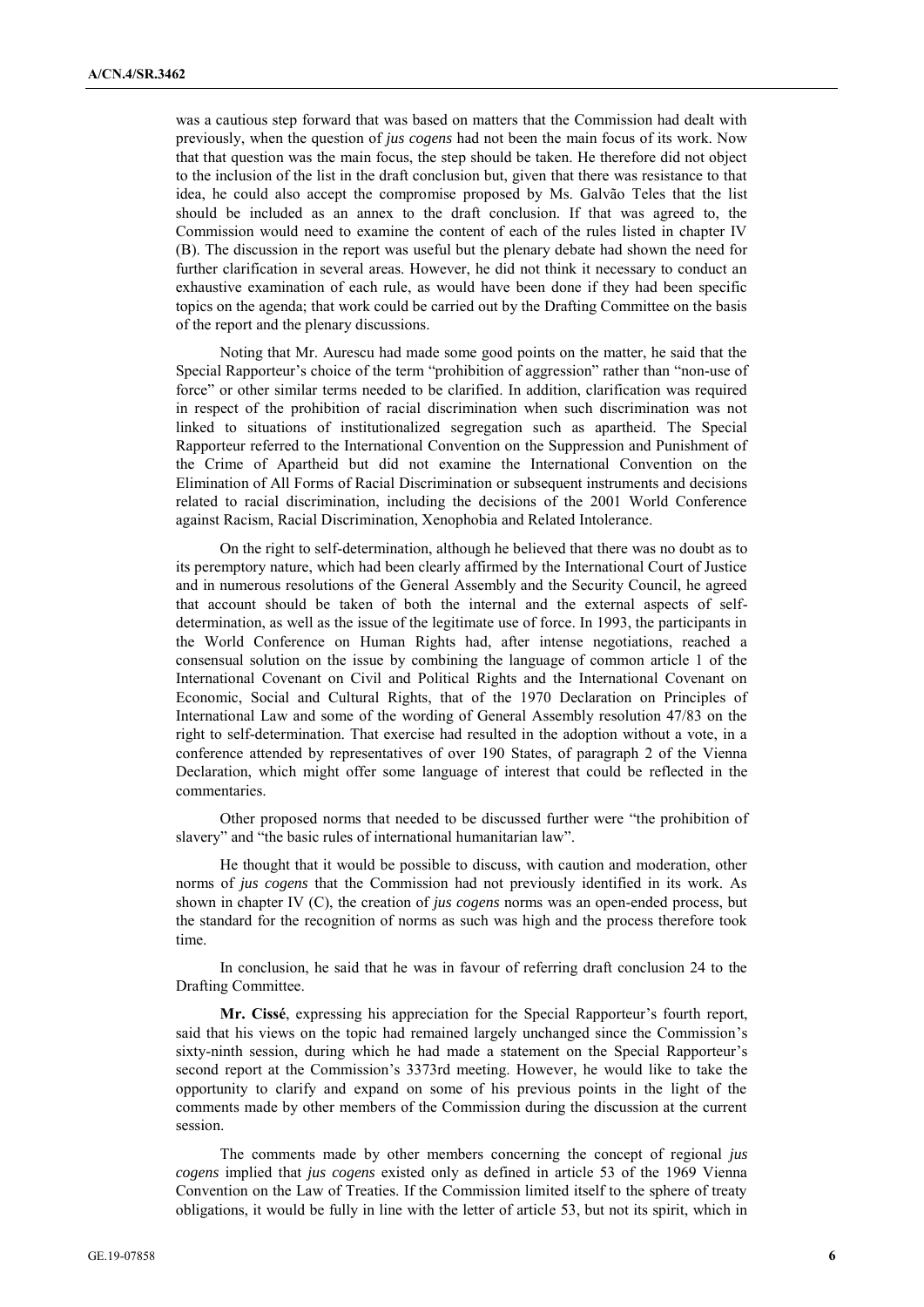his view did not require a static interpretation of *jus cogens*. The Commission should therefore draw not only on treaties, but also on other relevant sources of international law, including regional sources, and particularly the regional practices that reflected the provisions of many multilateral treaties and particular norms and principles of international law.

The very question of whether the concept of regional *jus cogens* was recognized under international law was misplaced, as regionalism was itself intended as an instrument in the service of international law. For example, the Regional Seas Programme developed norms for the protection of the coastal and marine environment that were specific to particular regions, while ensuring that those norms were aligned with universal standards for the protection of the oceans and seas. More broadly, Chapter VIII of the Charter of the United Nations, on regional arrangements, provided that the Security Council could utilize regional arrangements or agencies for enforcement action under its authority in order to settle serious crises involving violations of international humanitarian law or international human rights law or situations in which peace and security had been breached or were under threat.

Those examples showed that regions did not exist in isolation from international law and that artificial distinctions between legal systems should not undermine the protection of fundamental values. Universal international law would not exist without regional legal systems, which made a major contribution to the production of legal norms, including the establishment and consolidation of *jus cogens* norms. The development and promotion of regional *jus cogens* in no way undermined the *jus cogens* of general international law as set out in article 53 of the Vienna Convention. The idea that the requirement of acceptance and recognition by the international community of States as a whole ruled out the possibility of regional *jus cogens* was too narrow an interpretation of article 53. Thus, he fully agreed with Mr. Nolte that the Commission should not reject the concept outright. In that context, he wished to recall the maxim that, where the law did not distinguish, no distinction should be made (*ubi lex non distinguit, nec nos distinguere debemus*). Article 53 did not establish a distinction between regional *jus cogens* and international or universal *jus cogens*, although the drafters of that article could easily have done so if they had wished to rule out the possibility of regional *jus cogens*.

In any case, regionalism could not be separated from internationalism. Like certain other members, he did not accept the claim that the concept of regional *jus cogens* was invalidated by the lack or scarcity of relevant State practice. Although members who called for the concept to be rejected were concerned that conflicts might emerge between regional *jus cogens* and universal *jus cogens*, the *jus cogens* of general international law would prevail, in the event of any such conflict, by virtue of its hierarchical superiority. In addition, State practice was not the sole determinant of the content and scope of *jus cogens*. In other words, the Commission's study of *jus cogens* could not be limited to treaties, as article 53 of the Vienna Convention did not deal with the concept exhaustively. Peremptory norms could be identified on the basis of State practice, but also on the basis of the practice emerging from regional systems, such as those in Europe, Africa and Latin America.

Not all matters concerning human rights protection, some of which could certainly be considered to give rise to *jus cogens* norms, received the same treatment under international law, which tended to focus on crimes that shocked the conscience of humanity. Since legal multilateralism was slow to establish norms and therefore to legislate on matters involving peremptory norms, he did not see why regionalism should be denied a role in the production of norms of general international law.

The matter of statelessness offered a specific example. Given that a stateless person had no nationality, he or she was unprotected by any State from multiple forms of abuse, including slavery, human trafficking and the worst forms of discrimination. As the solutions to the problem of statelessness, which brought into play both national and international law, had to be found at the regional level, why should the possibility of regional *jus cogens* be ruled out on the sole basis that it was not supported by State practice? Was the Commission working to achieve progress or to maintain the *status quo*? In his view, when identifying peremptory norms of general international law, the Commission should take a progressive approach that kept open the possibility of regional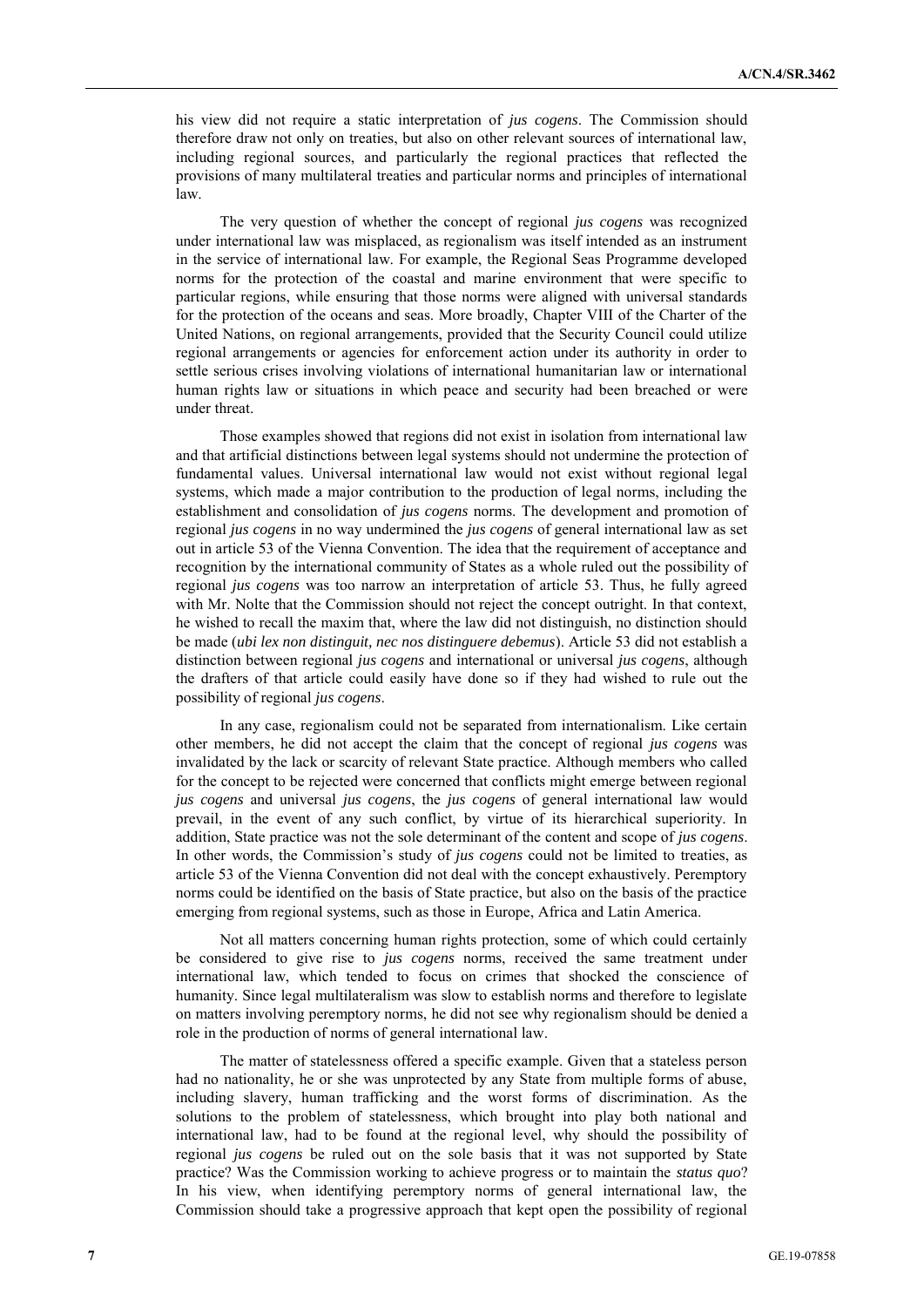*jus cogens*, as that concept had a useful role to play in furthering the progressive development of international law on certain matters, including statelessness.

Under an initiative put forward by Côte d'Ivoire, 15 States of the Economic Community of West African States (ECOWAS) were working to combat statelessness at the regional level, as the right to a nationality was widely recognized as a fundamental human right. That initiative lent further support to his argument that a hard and fast distinction between regional *jus cogens* and international *jus cogens* could not easily be drawn. Article 53 of the Vienna Convention did not seek to draw any such distinction, as the reference to international law in that article also encompassed regional law.

The initiative of Côte d'Ivoire was an example of a national initiative to provide region-wide legal protection to a right that could be elevated to the status of a peremptory norm. If the 15 States members of ECOWAS harmonized their legislation on statelessness with a view to creating a Community-level law that was non-derogable for all of those States, did that not constitute regional *jus cogens* on statelessness? If so, and if the regional *jus cogens* in no way conflicted with the peremptory norms of general international law, the clear implication was that the Commission should not be too quick to conclude that regional *jus cogens* did not exist.

With regard to the question of whether or not an illustrative list should be included in the draft conclusions, the Commission and the Sixth Committee seemed to be in agreement. In his view, there was much to be gained from such a list. One of the achievements of the fourth report was the proposal of a non-exhaustive list of peremptory norms of general international law (*jus cogens*), including the prohibitions of genocide; war crimes; crimes against humanity; torture; aggression; cruel, inhuman or degrading treatment; the use of force; arbitrary detention; slavery; apartheid; the principles of selfdetermination, non-discrimination and *non-refoulement*; and the rights of access to justice and to a fair trial. The list should also include the prohibitions of human trafficking, international terrorism, statelessness and piracy.

A strict reading of article 53 of the Vienna Convention implied that national or international courts, as creators of law, were responsible for fleshing out the notion of *jus cogens* by clarifying its scope, underlying principles, identification criteria and supporting evidence, and the penalties for non-compliance with *jus cogens* norms. He agreed with Mr. Petrič that the Commission should not become a legislator of *jus cogens*. Nevertheless, it could and should systematically compile and analyse *jus cogens* norms to enable States to take note of them and judges to interpret them in an objective, considered and progressive manner on the basis of national, regional and general international law. The importance of compiling and progressively adding to a list of *jus cogens* norms arose from the fact that such norms were not set in stone, but were constantly evolving in line with the progress made in expanding the protection of human beings and human life under international law. Ultimately, the constantly evolving nature of peremptory norms meant that such a list could never be closed. Thus, the Commission might wish to adopt a non-exhaustive list of *jus cogens* norms to which it would prudently and progressively make ongoing additions based on judicial decisions in cases involving peremptory norms of general international law.

He recommended the referral of draft conclusion 24 to the Drafting Committee.

**Mr. Petrič**, thanking the Special Rapporteur for an excellent fourth report and oral presentation, said that he shared the view expressed by the majority of the States that had commented on the concept of regional *jus cogens*, namely that it should be rejected. As the United Kingdom had argued, the concept "would undermine the integrity of universally applicable *jus cogens* norms". It was clear that *jus cogens* norms could be of general international law only, as a norm had to be accepted and recognized by the international community of States as a whole in order to acquire that status. While some of the views put forward by academic authors on regional *jus cogens* were interesting, they did not confirm the existence of regional *jus cogens de lege lata*. There was also insufficient State practice in support of such a concept.

In one section of the report, the Special Rapporteur analysed the rather sparse doctrinal views in favour of regional *jus cogens*. He fully endorsed the Special Rapporteur's approach and agreed that the existence of a "common set of unifying and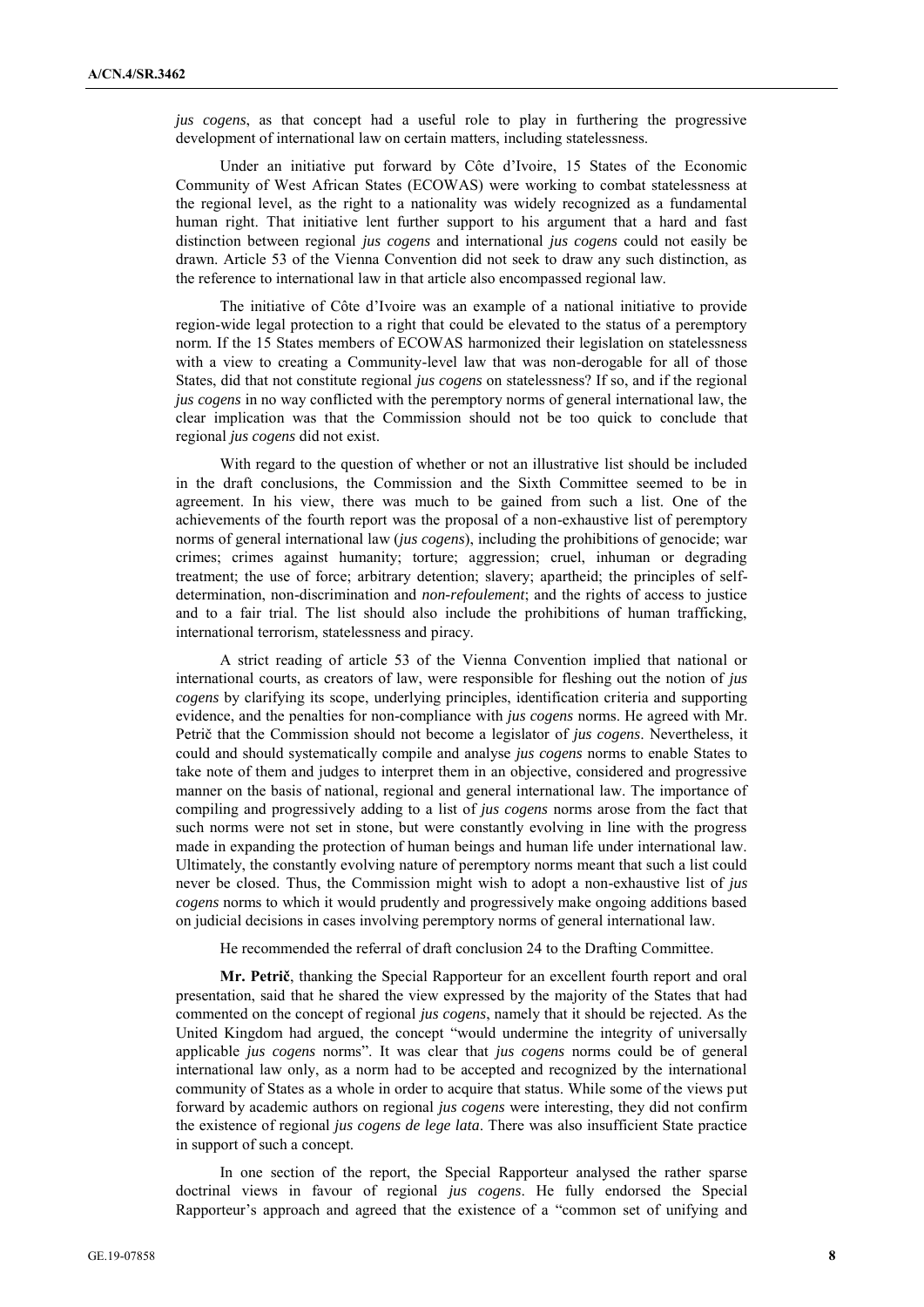binding norms in different regions" did not translate into a recognition of regional *jus cogens* and that the notion of regional *jus cogens* did not find support in the practice of States.

Regions, or groups of States defined in accordance with geographical or other criteria, could certainly have a common set of unifying and binding norms that were, at least as between those States, "even more important than other rules". However, the law governing the European Union, for example, was a legal system *sui generis* with no ambition either to regulate relations among third States or to achieve hierarchical superiority over general international law, by which the States members of the European Union, like all other States, were bound. European law, in other words, was not above general international law. It was not a *lex specialis* under which derogation from general international law was permitted, nor was it in any way a kind of regional *jus cogens*.

The European human rights system included States that were not members of the European Union, such as the Russian Federation and Turkey. That system was a subsidiary human rights protection system based on the consent of the States parties to the European Convention on Human Rights. However, in accordance with the Vienna Convention and the Special Rapporteur's draft conclusions, the peremptory nature of *jus cogens* norms derived from the consent of the international community of States as a whole. *Jus cogens* reflected and protected fundamental human values and the common interests of humanity at a particular stage in its development. The rationale for the capacity of *jus cogens* norms to bind *sans* consent could be found in the fact that they were fundamental to the international community as a whole and were, by definition, part of general international law.

He fully agreed with the Special Rapporteur's decision not to propose a draft conclusion on regional *jus cogens* and to make clear in the commentaries that the concept was not sufficiently supported by theoretical foundations or practical examples.

With regard to the work of Grigory Tunkin, he wished to comment briefly on socialist international law, which had been an interesting but dangerous concept based not only on the sovereign equality of States, but also on proletarian solidarity. The concept had provided a theoretical framework for the so-called Brezhnev Doctrine, in accordance with which socialist States had a duty to intervene in other socialist States when necessary for reasons of proletarian solidarity. However, that concept had since been consigned to history.

Divergent views had been expressed, including in the Commission, with regard to the question of an illustrative, indicative and non-exhaustive list of the most widely recognized peremptory norms of general international law. It would be useful to provide a list of the norms of general international law that were the most widely recognized by States, in both their words and their actions, and by international courts, the Commission itself, doctrine and indeed the general public.

If the Commission chose to provide such a list, whether in a draft conclusion, an addendum or the commentary, it would not be issuing an authoritative statement specifying which norms of general international law constituted *jus cogens*. Rather, it would merely be indicating which norms of general international law had become the most widely recognized examples of peremptory norms since the conclusion of the 1969 Vienna Convention. He could not see how such a list, which merely stated the facts as to which norms of *jus cogens* were the most widely recognized as such by the highest legal authorities, such as the International Court of Justice, other courts, the International Law Commission and States, could cause confusion. On the contrary, it would offer greater clarity.

He had given serious consideration to the reservations expressed by other members regarding the proposed list. He agreed that the Commission did not have sufficient time in which to draft detailed explanations of the rationale for the inclusion of the norms proposed by the Special Rapporteur. In the past, the courts, States and international organizations that had recognized particular norms as *jus cogens* had, depending on the context, often not provided detailed explanations of their reasoning. Nevertheless, it seemed clear that norms of international law dealing with, for example, the right to self-determination and the prohibition of genocide, torture, slavery, aggression and crimes against humanity could be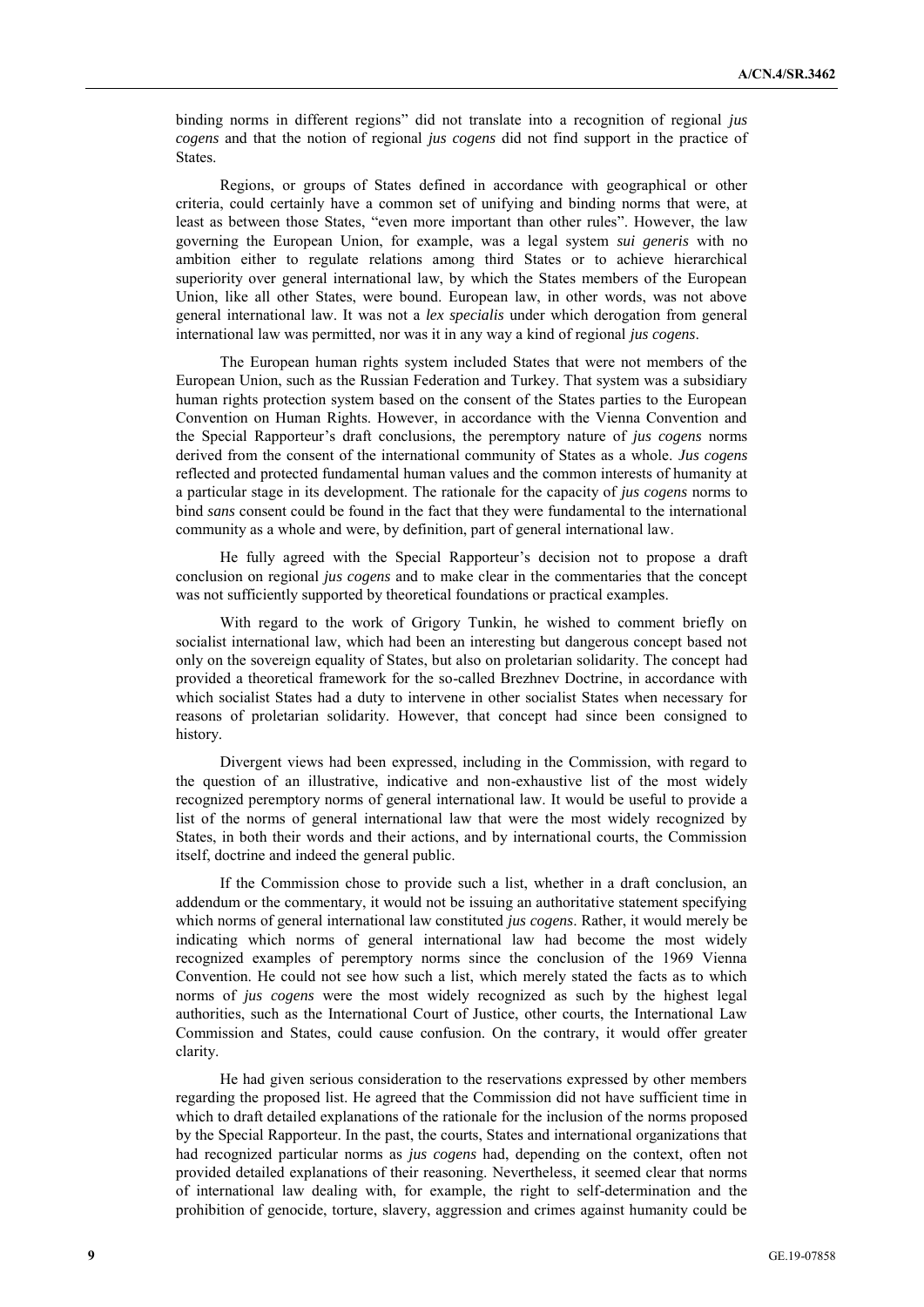included in a list, as they had been referred to as *jus cogens* norms by authoritative institutions such as the International Court of Justice, other courts and States. If those norms were unclear, courts should not use them, as they would not meet the standards of *lex certa*.

He believed that the norms included in the proposed list were sufficiently clear to enable courts to apply and interpret them in accordance with the circumstances of each case. Explanations of most of those norms could be found in treaties, court decisions and statements made on behalf of States and international organizations. Certain norms had been authoritatively interpreted. Some of the fundamental principles of the Charter of the United Nations, for example, had been interpreted in the 1970 Declaration on Principles of International Law. In his view, greater attention should have been paid, in the fourth report, to the fundamental principles of the Charter that had acquired *jus cogens* status.

The questions of whether to establish a list, where to place it and what norms should be enumerated therein were best left to the Drafting Committee. Having listened carefully to the statements of those colleagues who were sceptical of the proposed list, he was no longer sure whether it should be presented as a separate draft conclusion. Doing so might imply that the Commission's intention was to determine conclusively what was and was not a norm of *jus cogens*, but that was neither the purpose of the topic under discussion nor the Commission's task. It might be better to present an indicative, illustrative list as an addendum, including only those norms of general international law that were most widely recognized as *jus cogens*. The commentary to such an addendum should clarify that the list was intended only to provide examples of what could be considered norms of *jus cogens*.

There was no doubt that the right to self-determination was a right recognized in respect of all peoples under general international law. The view that the right to selfdetermination was related only to decolonization was outdated, as had been proved in practice by the dissolution of the former Soviet Union, the dissolution of the former Yugoslavia and, more recently, the cases of Eritrea and South Sudan. It was also a permanent right, meaning that a people could exercise it more than once at different times in history. That much was clear. What was unclear was the nature of the relationship between the right to self-determination, as a right of peoples mentioned in the Charter of the United Nations, and the right of States to territorial integrity, sovereign equality and non-interference. Those rights were equal and must be balanced in line with the criterion of free will. If the legitimacy of a State was built on the free will of its inhabitants and respect for their fundamental rights, the integrity of that State would prevail. As was made clear in the 1970 Declaration on Principles of International Law, in States whose inhabitants were subjected to colonialism or any other form of foreign domination, the right of peoples to self-determination would prevail. The outcome of the exercise of that right was not important; what was crucial was that it should be a reflection of free will.

The word "illustrate" referred to the use of concrete examples to explain a concept, statement or situation. That was the exact purpose of the list proposed by the Special Rapporteur. It did not proclaim specific norms of general international law as having the status of *jus cogens*, nor did it preclude the consideration of other norms as having that status. Rather, it had an illustrative function, providing concrete examples that helped to elucidate what norms of *jus cogens* were and which norms might have such a status.

The list should be discussed and completed in the Drafting Committee and should be accompanied by commentaries explaining its purpose. The list should also be short, containing only those norms of general international law that were indeed most widely recognized as *jus cogens*. It should be based primarily, though not exclusively, on the practice of States, as indicated by the Special Rapporteur. Since *jus cogens* was based on the consent of the large majority of the international community of States as a whole, "practice" should be understood in a broad sense and should reflect the consent of the international community.

Opinions within the Commission were divided, but a compromise must be found. The Commission would send a poor signal if it, as the United Nations body responsible for the progressive development and the codification of international law, could not achieve a consensus among its members as to which norms of general international law were the most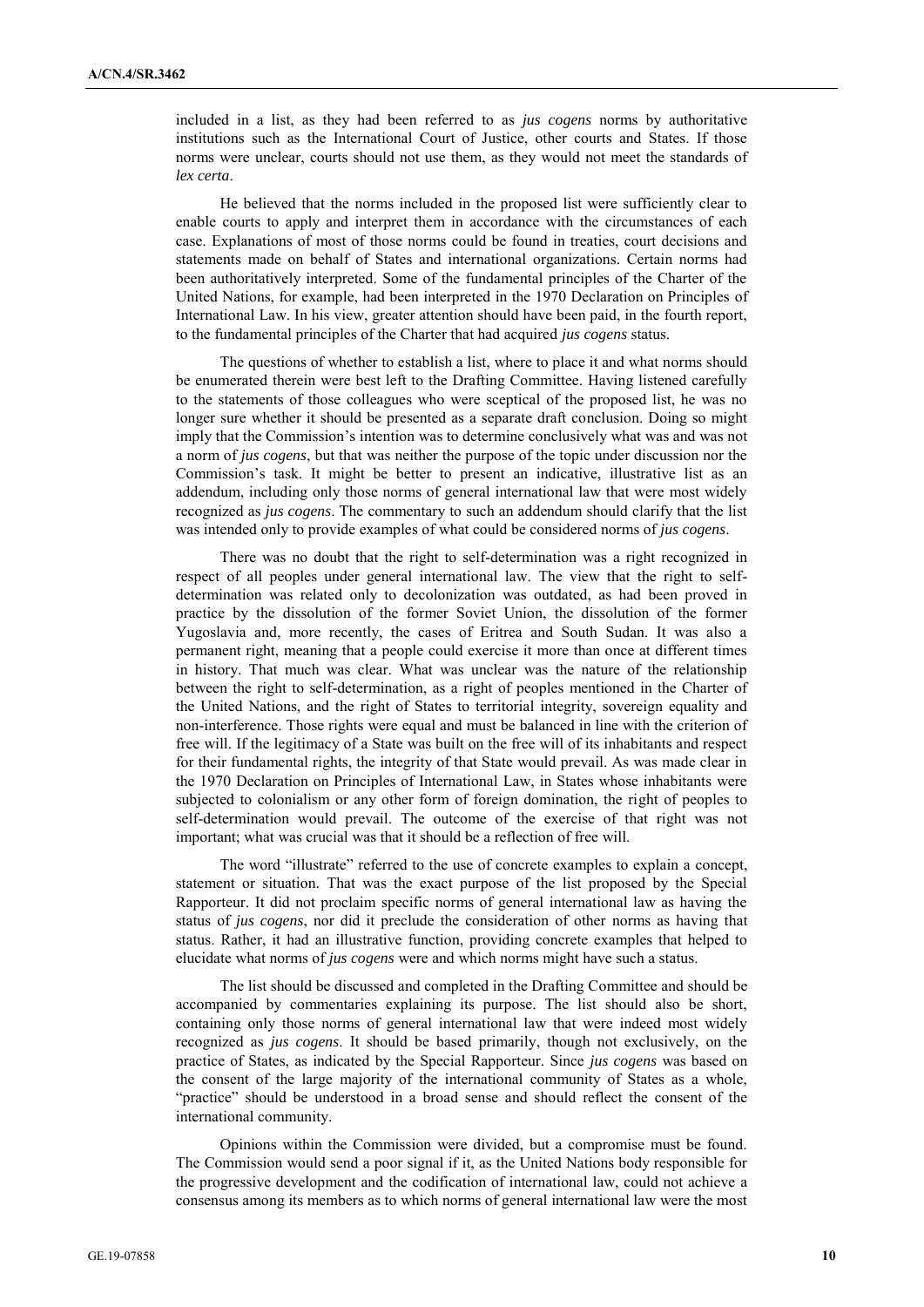widely recognized examples of peremptory norms. He hoped that the Special Rapporteur would be able to propose a compromise after careful consideration of the members' views, including his suggestion that the list should be placed in an addendum. In conclusion, he suggested that draft conclusion 24 should be submitted to the Drafting Committee.

**Mr. Argüello Gómez** said that he appreciated the Special Rapporteur's oral presentation and well-documented report. He had not been able to participate in the discussion of the current topic at the Commission's two previous sessions but, not wishing to revisit issues that had already been covered and agreed upon, he would limit his comments to the topic of the fourth report.

Like most of the speakers who had preceded him, he had doubts as to the existence of regional *jus cogens*, which seemed to be a contradiction in terms. So-called regional *jus cogens* norms did not derive from general international law, were not non-derogable and could not be invoked against peremptory norms of general international law. By their very definition, they were not peremptory norms of general international law.

What had, in fact, been recognized was the existence of customary rules within certain regions or among certain groups of States. The examples given by Mr. Nolte and other members as evidence of the existence of regional *jus cogens*, such as those concerning the practice of Latin American States, were not convincing. It was incorrect to state that, in Latin America, the prohibition of enforced disappearance and the prohibition of child execution were considered, or had been considered, to be merely regional *jus cogens* norms, since they were considered by the relevant regional bodies to be peremptory norms of general international law. Moreover, the prohibition of enforced disappearance could not be exclusively attributed to any single region.

The example of European law was also inappropriate, insofar as such law was not simply regional in nature. Europe was a union of States and, as such, had its own norms with which its members must comply, some of which were non-derogable so long as the union or agreement from which they emanated remained in force. He agreed with Mr. Petrič's comments regarding European norms in that regard.

He agreed with Mr. Reinisch that the concept of regional *jus cogens* was "highly theoretical", and did not consider it to be germane to the discussion of *jus cogens* proper. However, as the concept was addressed in the Special Rapporteur's report, something must be said about it. The Commission should clearly state that regional law was not relevant to the topic under discussion and that regional norms, whatever their nature and legal value, could not take precedence over *jus cogens* norms of general international law.

Chapter IV (B) of the report addressed the norms that had previously been recognized by the Commission as possessing a peremptory character. They were the norms that the Special Rapporteur had included in the proposed illustrative list in draft conclusion 24 as the most widely recognized examples of peremptory norms of general international law. Chapter IV (C) of the report proposed an additional list of possible norms of *jus cogens* not identified in the Commission's previous work.

A simple reading of the list of norms that had been excluded from the illustrative list should help the Commission to decide whether to include the proposed list, which supposedly contained only those norms that had received the Commission's seal of approval. It was hard to understand how, at the current stage of human development, norms such as the prohibitions of enforced disappearance, human trafficking, discrimination and terrorism, the right to life and environmental rights, all of which were mentioned in paragraph 123 of the report, could be excluded.

The right to life and the equality of human beings were the fundamental concepts underpinning all other peremptory norms, such as the prohibitions of aggression, genocide, crimes against humanity, slavery, torture, apartheid and all forms of discrimination. He therefore failed to understand how the Commission could claim that the right to life was not a *jus cogens* norm. If the reason was that some States imposed the death penalty, then surely the prohibition of torture should also have been excluded from the list, since some States openly practised it in the guise of "enhanced interrogation".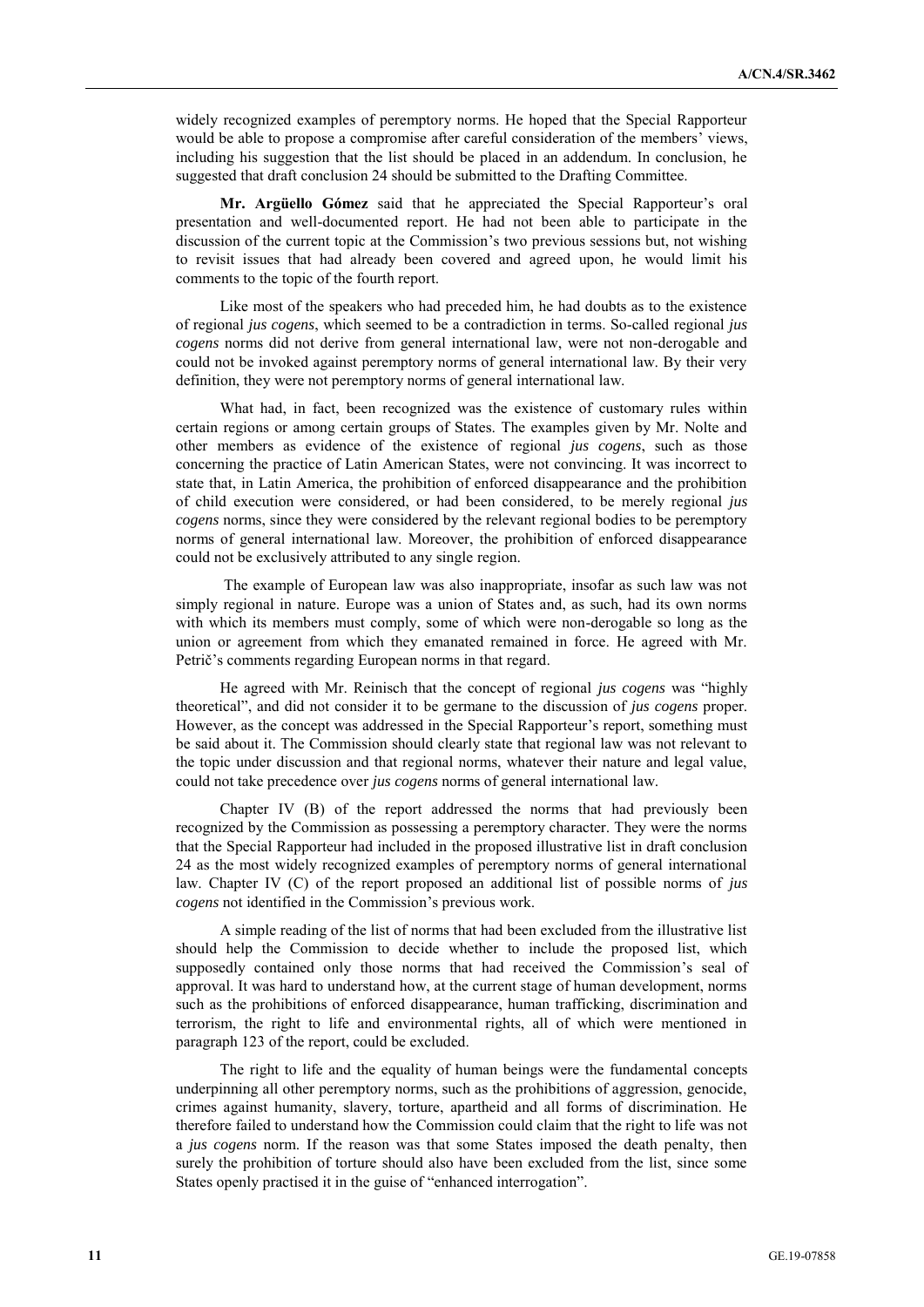In his opinion, it would have been preferable to avoid raising the issue of an illustrative list altogether. Given that the Special Rapporteur's report was public, the fact that such a list had been proposed to the Commission could not be ignored. The decision that the members took in that regard would be noted and interpreted. The fact that other norms, such as the right to life, had been considered and, if the Special Rapporteur's proposal was accepted, had not been included in the list of peremptory norms would also be a matter of public knowledge.

Another problem posed by the list was that some topics had not even been considered for inclusion therein. In that regard, he agreed with Mr. Huang that the principles and norms of the Charter of the United Nations, the 1970 Declaration on Principles of International Law and the Five Principles of Peaceful Coexistence, such as respect for sovereignty, the prohibition of the use of force, and non-interference in the internal affairs of other States, were all peremptory norms of general international law. The fact that the Commission had overlooked those norms would not go unnoticed.

The Commission's inclusion of a particular norm in a list of norms having the status of *jus cogens* could not confer such a status on that norm, nor did it provide any added value. For example, he questioned whether the inclusion of the prohibition of torture in the list afforded it any added value.

It was not appropriate for the Commission to act as the arbiter of which norms were not of a peremptory nature. As stated in the report, some rules, such as those relating to the environment, might well have a *jus cogens* status that had yet to be accepted and recognized by the international community of States as a whole, with the result that they did not yet produce the effects in law of *jus cogens*.

The environment was a good example of an area that was indisputably governed by peremptory norms. No one held the view that damaging the environment was a lawful act. The question was therefore not whether norms relating to environmental damage were of a peremptory nature, but rather which norms should be applied. In his view, the Commission should not attempt to identify those norms.

Moreover, the Commission should not lose sight of the fact that the International Court of Justice was the authority that had a mandate, under article 66 of the Vienna Convention, to rule on the application or interpretation of articles 53 and 64 of the Convention. Ultimately, it fell to the Court to determine what the peremptory norms of general international law were in a given situation.

The report recognized that some peremptory norms were not clearly defined. By way of example, it did not resolve the issue of whether the right to self-determination was applicable solely in the context of decolonization or whether it also applied in cases of secession. The Special Rapporteur's conclusion in that regard was that a decision by the Commission to include the right to self-determination, however it might be defined, as one of the widely accepted norms of *jus cogens* would be justifiable.

There was some disagreement with that view, however. Various members had pointed out that some of the norms proposed for inclusion in the illustrative list were not clearly defined. They had presented that argument as an additional reason not to enter into a discussion on specific norms that could be set out in a list. He agreed with those observations. Mr. Murase had been right to say that the task of defining the norms should be addressed separately and that it would probably take years to complete.

In order to avoid establishing a list of norms that were, in some cases, not clearly defined, the Commission could consider drafting a list of topics of fundamental value to the international community; in other words, a list of topics deduced from the nature of the *jus cogens* norms mentioned in draft conclusion 24. Identifying topics and values that were protected, rather than norms, would be a way to avoid having to define complicated norms that would ultimately be defined over time by society itself.

Mr. Murphy and other members had pointed out that the Commission had not drawn up an illustrative list under the topic on the identification of customary international law, and that it should therefore avoid doing so for norms of *jus cogens*. However, the comparison was flawed. Rules of customary law were a source of international law and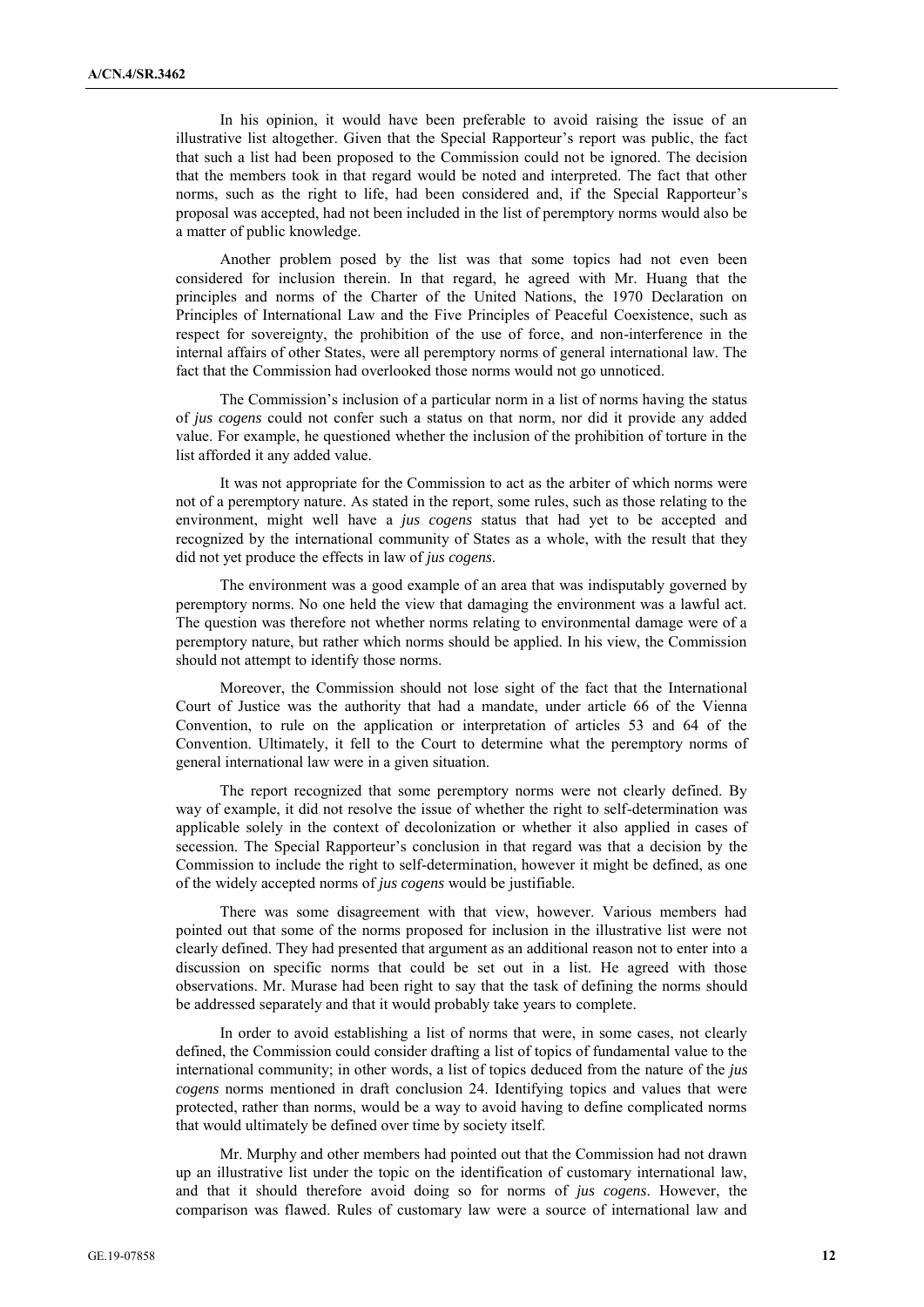were therefore innumerable, while norms of *jus cogens* were few in number, were not a source of law and were themselves derived from treaty law and customary law.

Some colleagues had sought to draw conclusions regarding the *jus cogens* status of some of the norms in the proposed list from the recent advisory opinion of the International Court of Justice in *Legal Consequences of the Separation of the Chagos Archipelago from Mauritius in 1965*, which had been requested by the General Assembly. They had pointed out, in particular, that the norms governing the right to self-determination had not been identified by the Court as norms of *jus cogens*.

In that regard, he wished to recall that in its request for the Court's advisory opinion, the General Assembly had made no reference to *jus cogens* or to peremptory rules of international law and had not asked the Court to rule on whether the right to selfdetermination was a norm of *jus cogens*. Moreover, none of the States that had participated voluntarily in the proceedings had requested the Court to rule on whether the right to selfdetermination was a norm of *jus cogens*.

The Court's practice was to avoid making pronouncements that were not strictly necessary for the purposes of its decisions. In the case in question, the General Assembly, in the second question of its request, had asked the Court to determine the consequences arising from the continued administration of the Chagos Archipelago by the United Kingdom if the process of decolonization of Mauritius was considered not to have been completed. On that point, the Court's task had been to rule on the effects produced by the norms under consideration, not on the nature of the norms themselves. It had ruled that the norms in question produced *erga omnes* effects; in other words, the same effects produced by *jus cogens* norms.

Even that view had been criticized by one of the Court's members, Judge Tomka, who, in a declaration annexed to the advisory opinion, argued that the Court, despite its statement that it was not dealing with a bilateral dispute between Mauritius and the United Kingdom, had made an unnecessary pronouncement on "an unlawful act of a continuing character" of the latter in its answer to the second question of the General Assembly, and that advisory proceedings were not an appropriate forum for making those kinds of determinations, especially when the Court had not been asked to make them and they were not strictly necessary for providing advice to the requesting organ. In the case in question, the Court had not been required to identify the right to self-determination as a *jus cogens* norm because it had not been requested to do so and such a finding had not been strictly necessary for the issuance of the advisory opinion.

Mr. Murphy had indicated that one possible reason that the Court had not identified the right to self-determination as a norm of *jus cogens* was that doing so could open the door to attempts to justify armed attacks against the Governments of States that were allegedly not respecting the rights of their inhabitants. Although it was clear that Mr. Murphy did not subscribe to that view, the example was an unfortunate one. The Court could not possibly have entertained the idea that stating that the right to self-determination was a peremptory norm could give rise to a right of States to intervene in the internal affairs of other States on the basis of disagreement with their political, economic, social and cultural systems.

Various colleagues had pointed out that the report of the Special Rapporteur relied too heavily on doctrinal opinions and did not make sufficient reference to State practice, which was what truly mattered. Part of the difficulty of the topic was the fact that *jus cogens* norms were, in many respects, derived from concepts of natural law and ethical values. Identifying State practice in that regard was difficult, since all States claimed to comply with the rules of international law, including *jus cogens* norms, but seldom did they declare, or consider themselves obliged to declare, that a particular norm had the status of *jus cogens*. Consequently, very little in the way of practice had been identified. One of the few situations in which a State might need to invoke the *jus cogens* status of a norm would be in order to impeach the validity of a treaty on the basis of articles 53 and 64 of the Vienna Convention. As far as he was aware, that had never occurred.

In the *Chagos Archipelago* case, various States that had participated in the proceedings before the Court, including Botswana, Brazil, Cyprus, Guatemala, Kenya,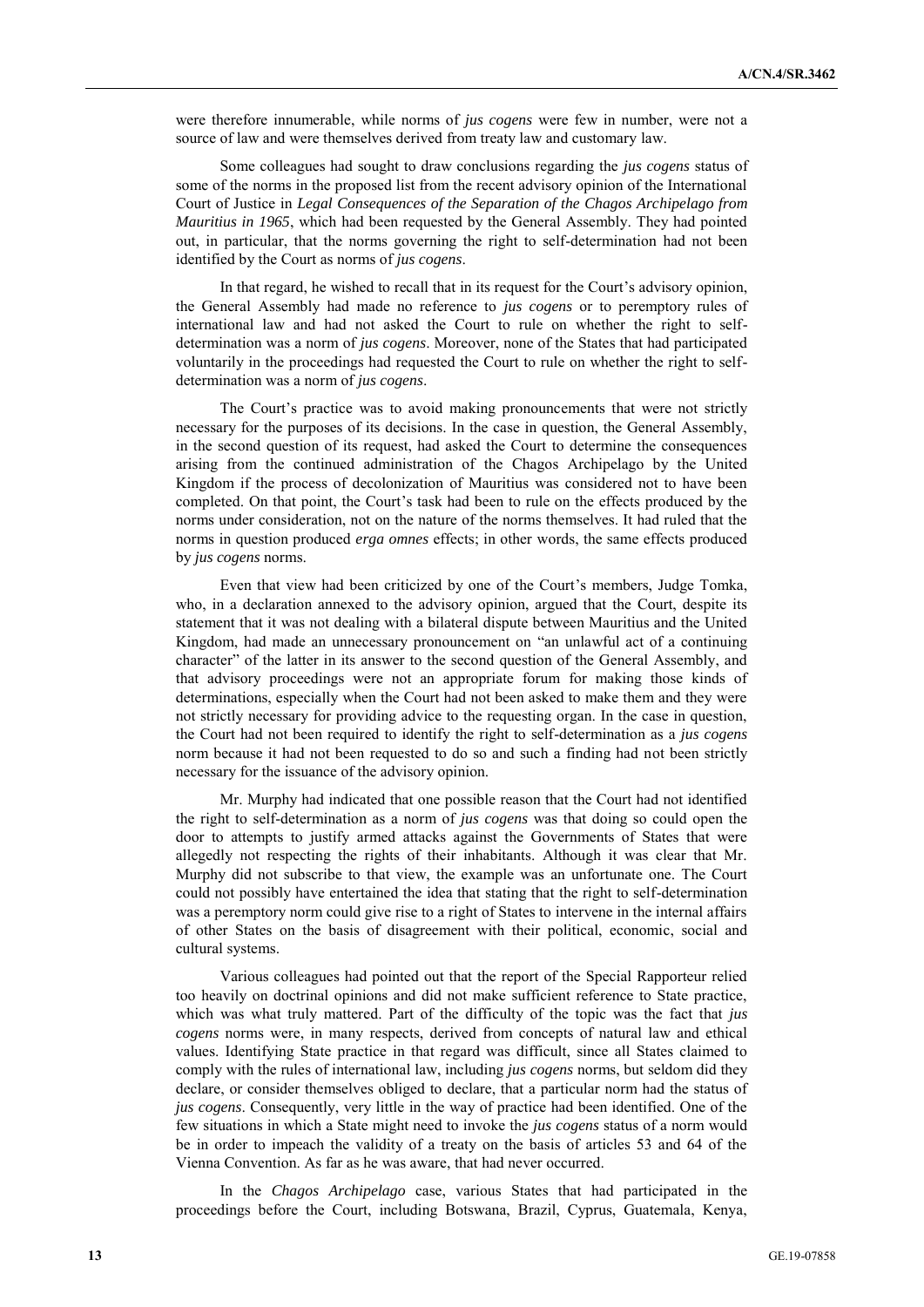Nicaragua, Nigeria, Serbia, South Africa and Vanuatu, had explicitly stated that selfdetermination was a *jus cogens* norm. In its oral statement before the Court, the African Union had stated that any act intended to separate the Chagos Archipelago from Mauritius should be considered null and void due to the *erga omnes* and *jus cogens* nature of the right to self-determination.

In conclusion, he said that the issue of the illustrative list proposed by the Special Rapporteur required further consideration and study. Some of the norms proposed for inclusion in the list needed to be defined more clearly, and the list omitted some important peremptory norms of general international law. For those reasons, draft conclusion 24 was not ready for submission to the Drafting Committee.

**Ms. Escobar Hernández** said that she wished to thank the Special Rapporteur for the presentation of his fourth report and to congratulate him on his excellent work. The report focused on two recurrent themes in the Commission's discussions of the topic of peremptory norms of international law (*jus cogens*): so-called regional *jus cogens* and the drafting of a list of *jus cogens* norms that would accompany the Commission's draft conclusions on the identification and effects of such norms. The Special Rapporteur had presented a well-documented and well-structured report that took due account of the opinions expressed by various members of the Commission at previous sessions. The report also referred to issues of methodology, particularly the question of how and when the commentaries to each of the draft conclusions that had already been adopted by the Drafting Committee should be presented. She did not wish to address that issue at the current meeting, since it would be dealt with more appropriately by the Working Group on methods of work.

With regard to so-called regional *jus cogens*, she wished to recall that, in a statement she had made at the Commission's 3421st meeting regarding the third report of the Special Rapporteur (A/CN.4/714), she had expressed serious reservations about the existence of regional *jus cogens* and had asked the Special Rapporteur to address the issue cautiously and comprehensively in his subsequent report, taking due account of the concerns expressed by various members of the Commission in that regard. She therefore welcomed the approach taken by the Special Rapporteur in his fourth report, which presented a thorough and well-founded study of the issue.

The Special Rapporteur had addressed the possibility of determining the existence of regional *jus cogens* norms from various perspectives, taking account of elements such as the concept of a "region" (which, as far as she was concerned, did not pose any major problems); the origin of norms of particular importance in a given regional system; the procedure for the establishment of such norms; their regional and universal effects; and the relationship between so-called regional *jus cogens* norms and norms of *jus cogens* in the strict sense, which, as pointed out by the Special Rapporteur and agreed upon by the Commission, were eminently universal in nature.

However, the report did not sufficiently address what, in her opinion, was the essential question relating to the concept of regional *jus cogens*: the question of its relationship to the concept of international public order, or, in the case at hand, "regional public order". The Special Rapporteur referred several times to the notion of public order, particularly the European public order as it related to human rights (and, indirectly, the inter-American public order), but he did not provide enough evidence to determine whether there were other sectors of the various regional legal orders in which elements of public order that were protected by regional *jus cogens* norms could be identified. Furthermore, the Special Rapporteur's emphasis on the treaty origin, or at least the treaty basis, of regional *jus cogens* norms had caused her to doubt whether such norms were truly peremptory norms of general international law.

There could be no doubt that some norms of the various regional systems were considered to have a higher status than others, or that regional legal systems did indeed exist within the international legal system as a whole. However, she continued to have serious doubts as to whether such norms were considered important because they could be qualified as peremptory norms of international law as defined in the Vienna Convention, which was the basis of the Commission's work on the topic. The identification of the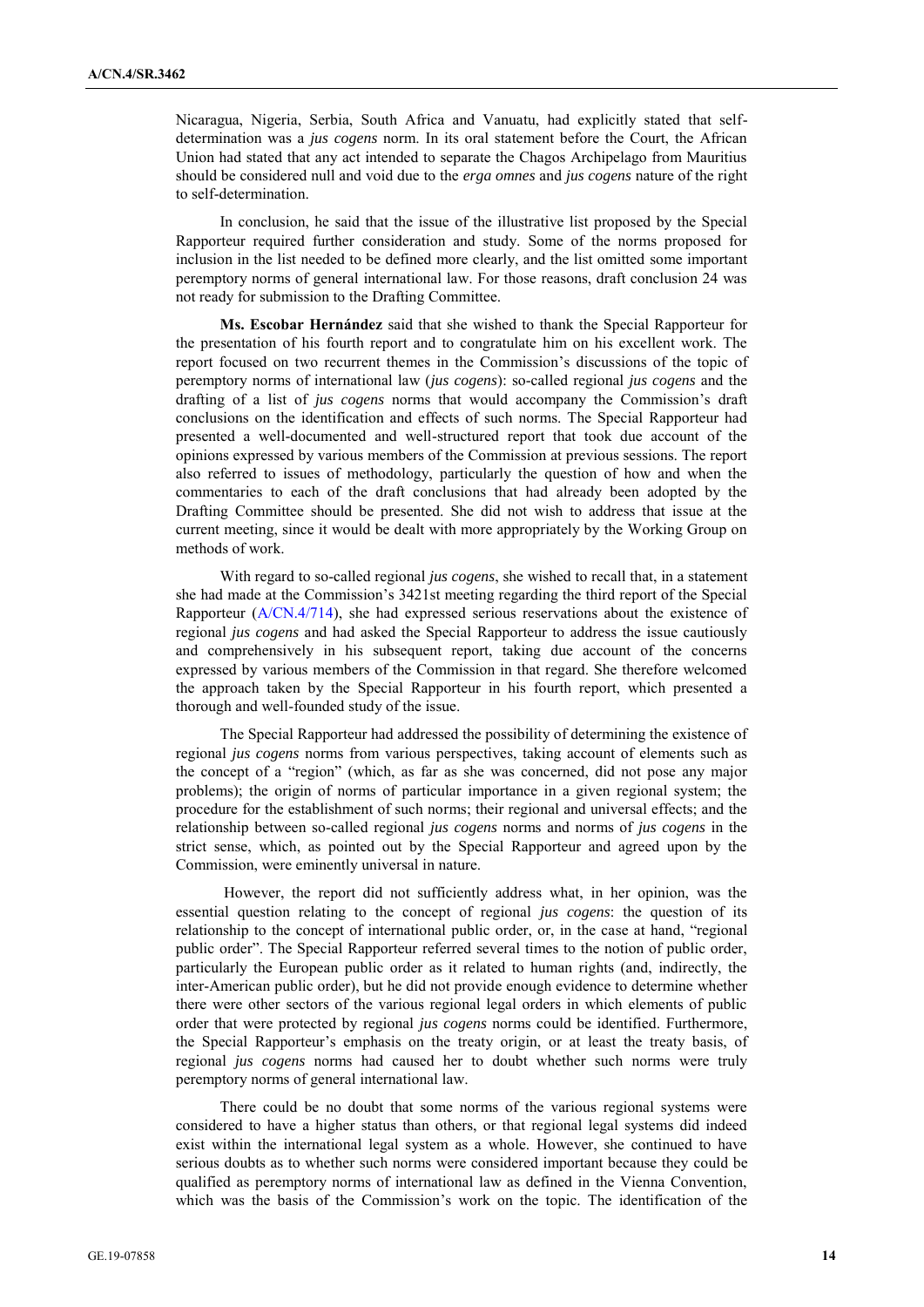ultimate rationale for such "higher" regional norms and their effects would require an indepth study, which did not accord with the purpose of the Commission's work on the topic.

She therefore considered that the Special Rapporteur's proposal not to include a draft conclusion on regional *jus cogens* was the right choice, not for reasons related to the Commission's ability to rule definitively on the existence and nature of such "higher norms" of regional systems, but because the issue fell outside the scope of the topic at hand.

In his fourth report, the Special Rapporteur proposed a draft conclusion containing an illustrative and non-exhaustive list of the main norms of *jus cogens*, based essentially on the previous work of the Commission, decisions of the International Court of Justice and other international tribunals, and various decisions adopted by international bodies, in particular the General Assembly of the United Nations. He also drew upon legal doctrine, which was not in itself a bad idea, as that was precisely the area in which the greatest effort had been made to identify *jus cogens* norms.

Throughout the debate on the current topic, she had consistently argued that the elaboration of an illustrative list of *jus cogens* norms added value to the Commission's work and that such a list should be included in the draft conclusions. In her view, the fact that the debate on *jus cogens* had lasted for years was attributable not so much to the nature of the concept itself, or even its effects, as to uncertainty over which norms were or were not *jus cogens* norms. It was hardly conceivable that the Commission could embark on the difficult exercise of defining what constituted a peremptory norm, how to identify one in practice and what effects such norms had on the international legal order, without giving examples of the norms in question, especially since the Commission had already done precisely that when considering the law of treaties, the responsibility of States for internationally wrongful acts and the fragmentation of international law.

Even if it was accepted, for the sake of argument, that the topic under consideration was of a purely procedural and formal nature, rather like the topic of identification of customary international law, that should not prevent the Commission from preparing an indicative list of *jus cogens* norms. There was a clear difference between the two topics in terms of the number of norms concerned. Moreover, the specific features of *jus cogens* were such that its substantive content and scope were impossible to ignore in the Commission's work. States expected more from the Commission than a mere commentary on what might be considered *jus cogens* norms, since the Commission had previously given them precisely that. Since *jus cogens* was at the core of the current topic, the Commission could not, in the draft conclusions, remain silent on which specific norms fell into that category, unless, of course, the Commission wished to convey to the international community its doubts as to what those norms were, which might give the impression that it had doubts about the very existence of the concept of *jus cogens* and its effects on the international legal order.

It was true, as some colleagues had pointed out, that the Commission had not referred to specific examples in its work on the identification of customary international law, but she was not sure that it could take the same approach to the topic at hand without prejudice to the outcome. She was not comfortable with the possible consequences of taking the same approach or the way in which that might be interpreted. To illustrate her point, she would like to invite members to imagine asking their assistants to prepare, on the spot, a list of ten important norms of international law. Undoubtedly, the assistants would have no difficulty in doing so, and their lists would be very similar, if not identical. However, if the assistants were asked to do the same exercise with the norms of *jus cogens*, they would surely need more time, and the content of their lists would not be nearly as homogeneous. The primary reason was not that the technical rules for identifying customary norms were better understood; rather, it seemed to be that there was ambiguity in the way *jus cogens* was perceived, and even doubts about the very existence of peremptory norms of general international law.

She was not convinced that the best way forward was to take a lukewarm and hesitant approach limited to repeating the exercise of mentioning some examples of *jus cogens* norms in the commentaries. Not to include any reference in the draft conclusions to already existing norms of *jus cogens*, after several decades of work on the topic, could be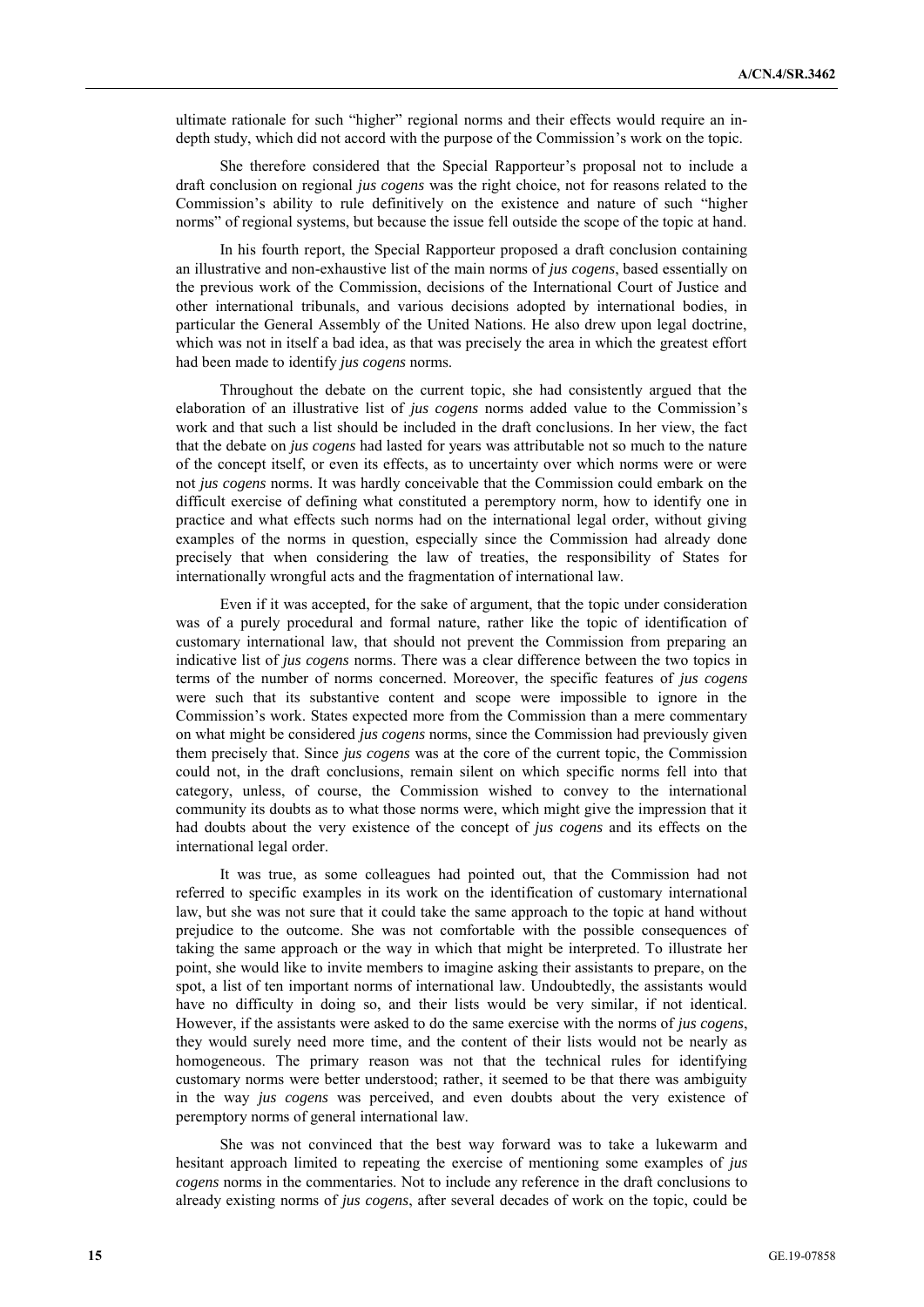misinterpreted as meaning that the Commission had serious doubts about the very existence of that category of norms, since it was not able to provide even an illustrative list. In her view, the Commission was ready to take a step forward and move on from its previous position.

The form that the list would take was a different matter entirely. The issue was not whether to have or not to have a list, but rather what criteria should be followed in drawing it up. That would involve giving priority to non-controversial norms and accepting the fact that the list would necessarily be short. However, there was undeniably a risk that an illustrative list might be confused with an exhaustive or final list, or that the Commission might be seen as preferring some peremptory norms over others.

The real question was whether the Commission had time to prepare a list, given that the Special Rapporteur wished to complete the first reading of the draft conclusions at the current session. Probably the best option was to focus exclusively on the previous work of the Commission and on decisions of the International Court of Justice, which were undeniably authoritative. On the other hand, the usefulness of drawing on legal doctrine for the purpose of drafting the list was debatable, especially in view of the disparate positions held by different authors. The result of that exercise should be a short, non-exhaustive and illustrative list that would be included as a separate draft conclusion. Alternatively, but only as a last resort, the list could be referred to in a draft conclusion and included in an annex, as had been proposed by Ms. Galvão Teles.

Draft conclusion 24, as proposed by the Special Rapporteur, was a good starting point, but some drafting changes were needed, especially in the introductory paragraph, and the examples of norms included in the list would need to be considered carefully. While the examples on the Special Rapporteur's list were undoubtedly peremptory norms, the list did raise a number of problematic issues. For instance, she was not convinced by the Special Rapporteur's arguments regarding the formulation of the prohibition of the use of force. It was essential to determine whether the peremptory character of the norm referred to the prohibition of the use of force in any form or only the prohibition of aggression. Moreover, the expression "aggression or aggressive force" did not seem appropriate; on the contrary, it introduced uncertainty by making no distinction between the prohibition of the use of force and the prohibition of aggression.

In relation to the right to self-determination, she was concerned that the Special Rapporteur saw its inclusion in the list as independent of the scope of that right. That seemed to her to be an extremely dangerous approach, given the different interpretations of that right and the important practical consequences it could have for States and peoples. Either any reference to the content of that right should be avoided, or its scope should be defined, which would be impossible to do at the current time. However, that concern in no way affected her conviction that the right to self-determination was without doubt a peremptory norm of general international law.

The terminology to be used in relation to the basic rules of international humanitarian law presented fewer problems, as did the express mention in the list of the prohibition of both apartheid and racial discrimination and the prohibition of slavery, together with the prohibition of trafficking in persons. In those cases, the issues raised by members of the Commission could largely be resolved in the commentary.

With regard to the possible inclusion in the list of other norms mentioned by the Special Rapporteur, it should be emphasized that the so-called "candidates" for classification as norms of *jus cogens* differed widely from each other and were thus difficult to evaluate in comparative terms. Moreover, as the Commission had not previously considered them from the perspective of *jus cogens*, it had no solid basis for including them on the list. While that did not prevent the Commission from examining such "candidates" for the purposes of inclusion on the list, to do so would take time, which the Commission did not have. The question of new norms of *jus cogens* could be better addressed in the commentary. She wished to stress that the Commission needed to proceed carefully in drafting the commentary to the draft conclusion, in order to avoid the many risks and problems that had been mentioned in the debate.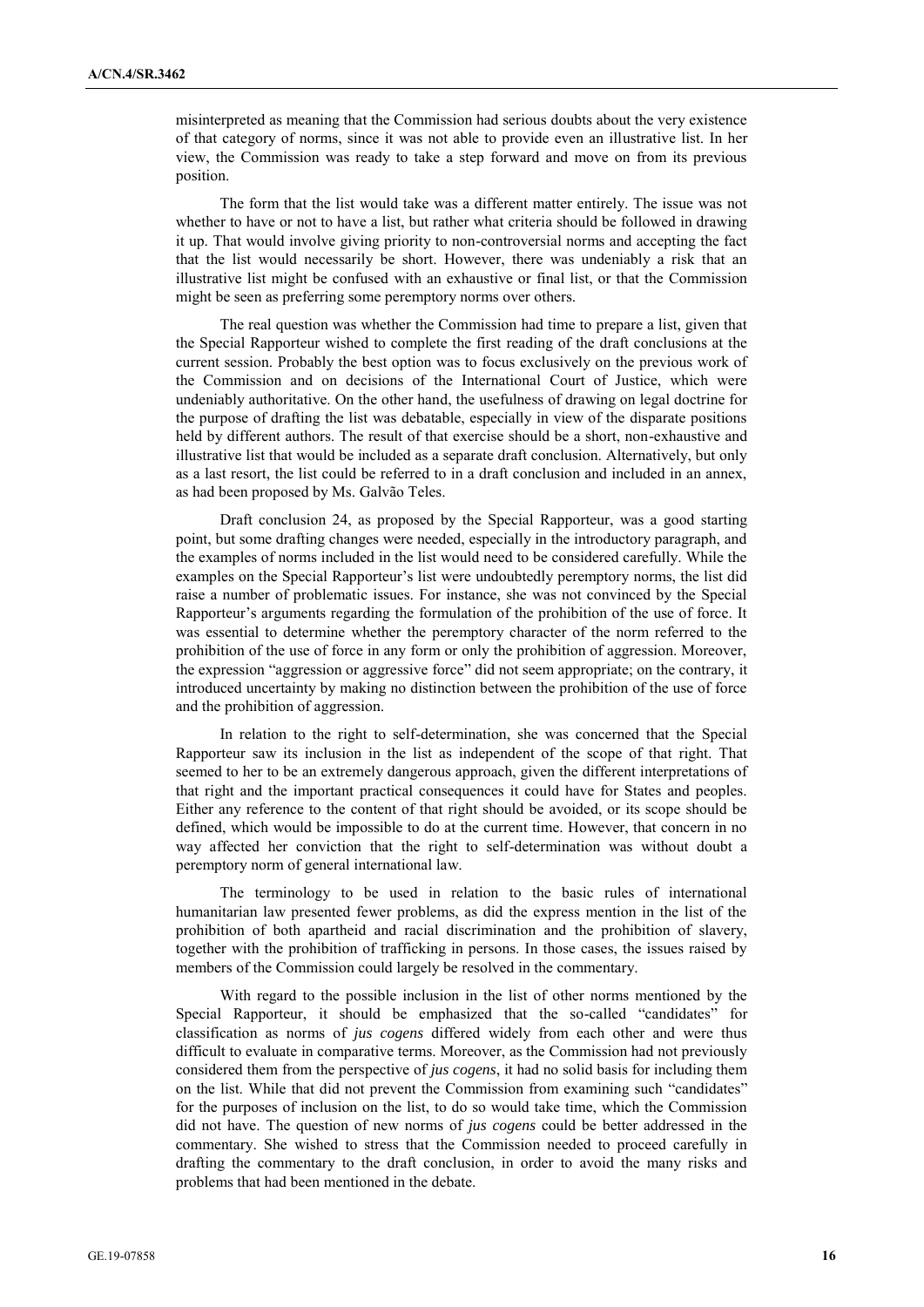She trusted that the Special Rapporteur's excellent work would enable the Commission to complete the first reading of the draft conclusions during the current session. And, of course, she was in favour of referring the draft conclusion containing the indicative list of norms of *jus cogens* to the Drafting Committee.

**Mr. Ruda Santolaria** said that he had read with great interest the extensive references to the jurisprudence of national and international courts, which reflected the diligent and rigorous work carried out by the Special Rapporteur. The references included cases dealt with in regional human rights systems and even a ruling handed down by the Constitutional Court of Peru on 12 August 2005 in relation to enforced disappearance. In another important ruling, issued on 21 March 2011, that Court had alluded directly to the norms of *jus cogens*, the fundamental right to the truth and the imprescriptibility of crimes against humanity.

On the question of regional *jus cogens*, he fully agreed with the Special Rapporteur that the concept was difficult to reconcile with the concept of *jus cogens* proper, which, by its very nature, was universal. Peremptory norms of general international law that were accepted and recognized by the international community as a whole were norms of such overriding importance that they were binding without the need for consent and were nonderogable.

In that respect, State practice reflected a conception of *jus cogens* that was based on a hierarchy of norms and was intended to safeguard, via primacy, a universal common core of human values. Like the Special Rapporteur, he believed that, rather than proposing the existence of regional *jus cogens*, it would be more accurate to speak of norms that had a special status for a region or group of States and that were considered more important than other norms by members of the region or group. At the same time, a norm of *jus cogens* could originate in a process initiated in a given region. He saw no particular difficulties in identifying which States belonged to a region.

He understood that regional norms did not conflict with peremptory norms of general international law (*jus cogens*), since, in the hypothetical event that such a conflict arose, the latter would prevail. In most cases, such regional norms were binding for the States of the region concerned and represented further advancements or developments over and above what constituted *jus cogens* proper, the latter being a sort of universal minimum to be preserved at all costs. However, since such regional norms were neither peremptory nor non-derogable, it was quite possible that the subjects of international law affected by those norms might replace them with treaty-based or customary norms.

Moreover, even though the Inter-American Commission on Human Rights had stated, in paragraph 56 of its resolution No. 3/87 of 22 September 1987, in *Roach and Pinkerton v. United States*, that the members of the Organization of American States recognized a norm of *jus cogens* which prohibited the State execution of children, the Commission itself had not reiterated that idea when, years later, it had ruled on a similar case. In fact, in paragraph 84 of its report No. 62/02 of 22 October 2002, in the case of *Michael Domingues v. United States*, it had expressed the view that "a norm of international customary law has emerged prohibiting the execution of offenders under the age of 18 years at the time of their crime". It had gone on to state, in paragraph 85, that the rule had been "recognized as being of a sufficiently indelible nature to now constitute a norm of *jus cogens*" that could not "be validly derogated from, whether by treaty or by the objection of a state, persistent or otherwise". He therefore supported the Special Rapporteur's proposal not to devote a draft conclusion to regional *jus cogens*, but to address it in the commentary.

He shared the Special Rapporteur's concerns, as expressed in paragraph 52 of the report, as to whether "the provision of an illustrative list would substantially change the nature of [the] topic", which was concerned with "methodological and secondary rules", not "the substantive or normative rules in different areas of international law". As the Special Rapporteur noted, although all members of the Commission could agree that genocide was *jus cogens*, there might be other norms that were not as clear and whose inclusion in the list might require an in-depth study.